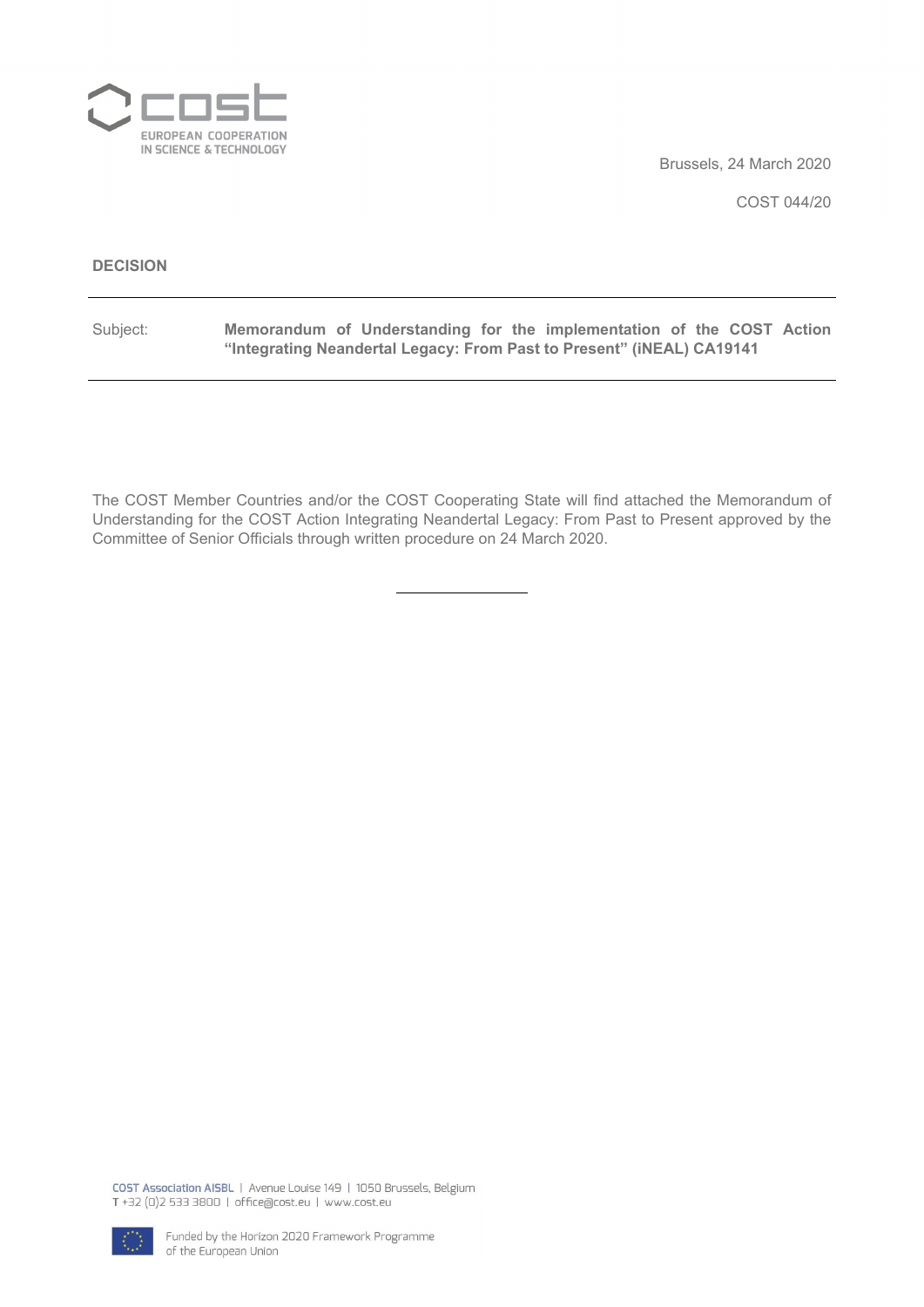

# **MEMORANDUM OF UNDERSTANDING**

For the implementation of a COST Action designated as

# **COST Action CA19141 INTEGRATING NEANDERTAL LEGACY: FROM PAST TO PRESENT (iNEAL)**

The COST Member Countries and/or the COST Cooperating State, accepting the present Memorandum of Understanding (MoU) wish to undertake joint activities of mutual interest and declare their common intention to participate in the COST Action (the Action), referred to above and described in the Technical Annex of this MoU.

The Action will be carried out in accordance with the set of COST Implementation Rules approved by the Committee of Senior Officials (CSO), or any new document amending or replacing them:

- a. "Rules for Participation in and Implementation of COST Activities" (COST 132/14 REV2);
- b. "COST Action Proposal Submission, Evaluation, Selection and Approval" (COST 133/14 REV);
- c. "COST Action Management, Monitoring and Final Assessment" (COST 134/14 REV2);
- d. "COST International Cooperation and Specific Organisations Participation" (COST 135/14 REV).

The main aim and objective of the Action is to build a long term, interdisciplinary network of scientists from various European countries with mutual goals: re-evaluating Neandertal heritage (biological and cultural), assessing the "missing" data, pinpointing relevant questions in the light of new developments (e.g. technical advances) and creating data sharing platform. This will be achieved through the specific objectives detailed in the Technical Annex.

The economic dimension of the activities carried out under the Action has been estimated, on the basis of information available during the planning of the Action, at EUR 48 million in 2019.

The MoU will enter into force once at least seven (7) COST Member Countries and/or COST Cooperating State have accepted it, and the corresponding Management Committee Members have been appointed, as described in the CSO Decision COST 134/14 REV2.

The COST Action will start from the date of the first Management Committee meeting and shall be implemented for a period of four (4) years, unless an extension is approved by the CSO following the procedure described in the CSO Decision COST 134/14 REV2.

*2*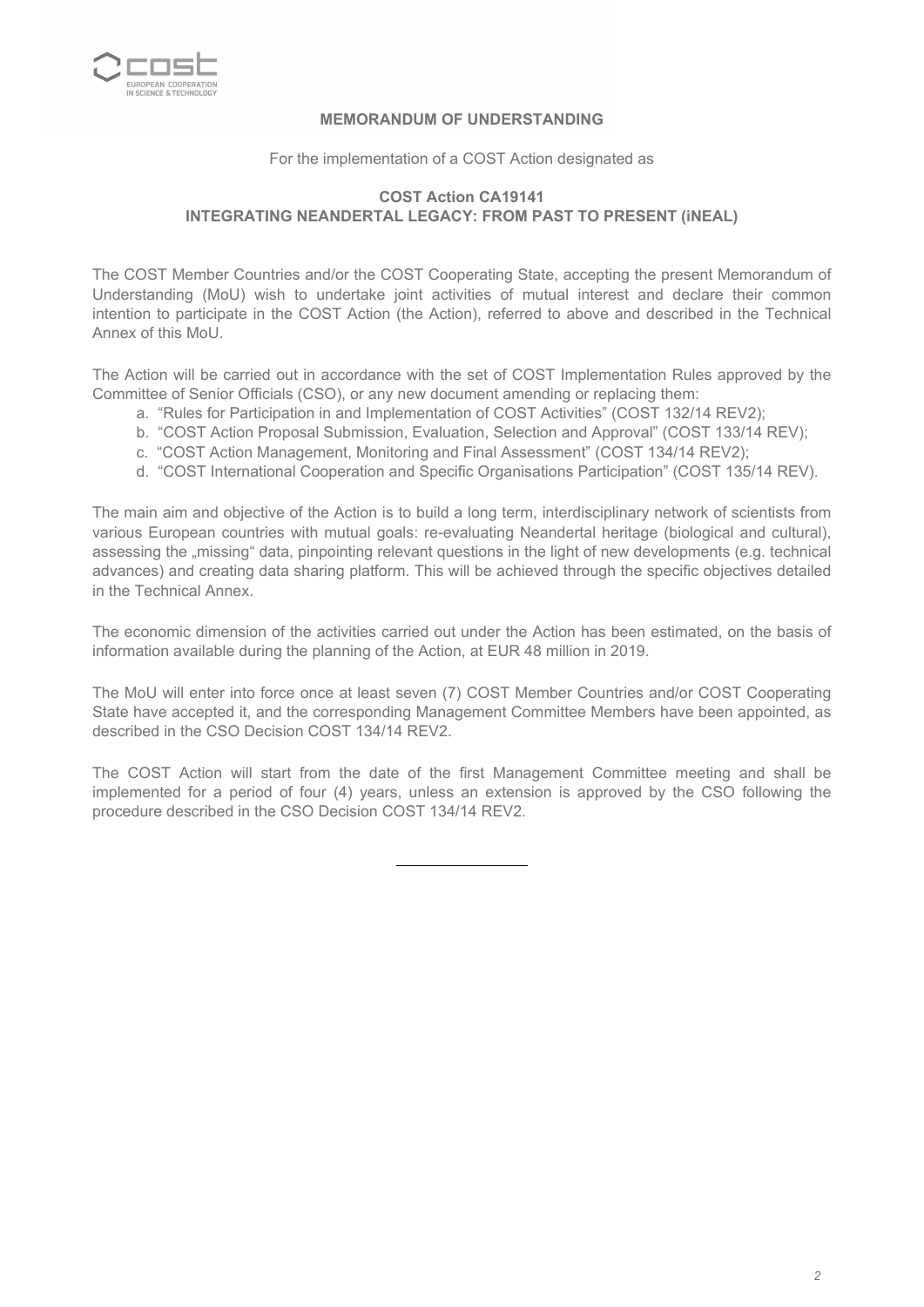

# **OVERVIEW**

### **Summary**

Neandertals are the first human population that can be truly recognized as pan-European phenomenon. Traces of their cultural and/or skeletal remains can be found in most European countries and cover a period of more than 250 000 years. A lot of scientific work has been done on various aspects of their heritage and there is a vast collection of archaeological and anthropological data available. However, there is still a discrepancy in available and updated datasets from various countries. In addition, communication between scientists from various fields and from various countries is still based on personal connections between individual scientists, mostly related to specific projects. This Action is a long overdue attempt to bridge the geographic, language, disciplinary-and-data specific gap, as well as a gap created by traditions of different disciplines in different European countries. Through a combined, scientifically-based and geographically inclusive approach, creation of a growing inclusive database, and promoting dialogue among scientists and creating guidelines for research, a solid base for better understanding of Neandertals can be reached. Further, this will allow a base for inclusion of Neandertal legacy into the present, through scientifically based guidelines for public presentation and further actions for promoting their heritage via inclusion of nonscientific stakeholders, such as administrators, museum and cultural workers, touristic sector, small and medium enterprises and other interested parties.

| <b>Areas of Expertise Relevant for the Action</b>      | Keywords            |  |  |  |  |  |
|--------------------------------------------------------|---------------------|--|--|--|--|--|
| • History and Archeology: Prehistory and protohistory  | • Prehistory        |  |  |  |  |  |
| • Other humanities: Cultural heritage, cultural memory | • Palaeolithic      |  |  |  |  |  |
|                                                        | • Neandertals       |  |  |  |  |  |
|                                                        | $\bullet$ Europe    |  |  |  |  |  |
|                                                        | • Public Archaelogy |  |  |  |  |  |

#### **Specific Objectives**

To achieve the main objective described in this MoU, the following specific objectives shall be accomplished:

#### Research Coordination

● Creating a Europe-wide scientific network and dialogue amongst scientists from different countries, concentrating on a common theme (Neandertal legacy), thus getting a better insight into the state of research in different parts of Europe which will help to create a diealogue between traditionally different disciplines.

● Creating smaller working groups of scientists that will concentrate on specific, localised and short-term goals. Results of such activities will be easier to evaluate and will provide a much better insight into specific issues of interest. Results of such studes are incorporated into iNEAL Action's long term goals.

● Engaging various stakeholders that have interest in Action's objectives, and bringing the results closer to the public. This will create a dialogue between scientists and non-scientists and help to embed the Neandertal heritage and research into a coherent, sustainable market (e.g. tourism, SME, heritage management and related).

#### Capacity Building

● Creating a pan-European network of scientists that deal with various issues related to Neandertal legacy (archaeologists, paleoanthropologists, geneticists, environmental scientists, zooarchaeologists etc.) that will share data and discuss issues of common interest, with a special attention to young researchers. This will help to create long-term international and multidisciplinary collaborations.

● Formation of smaller research groups that will concentrate on relevant scientific questions of limited scope, resulting in detailed understanding and new scientific research and projects that will upon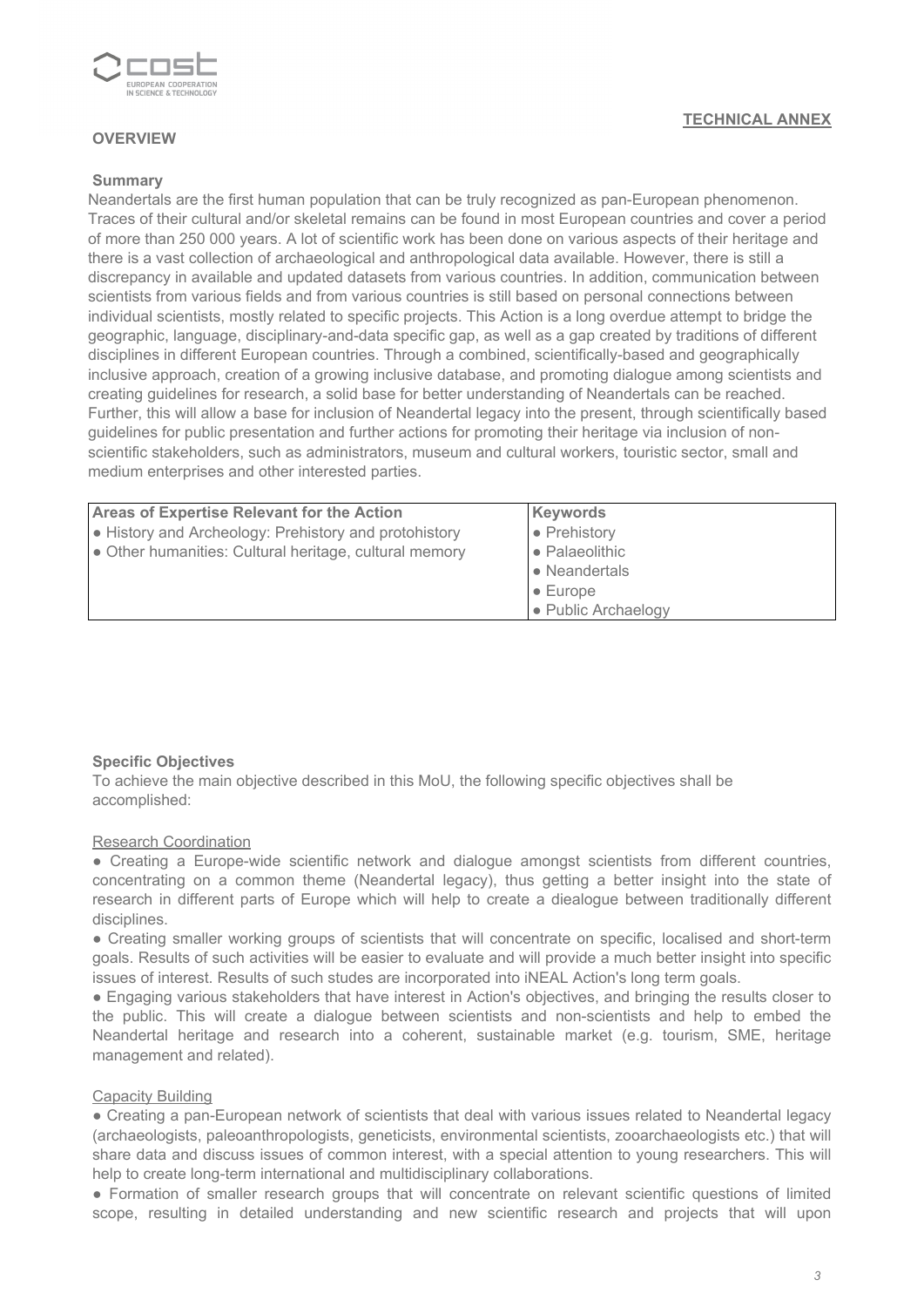

completion be included in datasets and data sharing platforms.

● The Action aims at bringing together all relevant stakeholders through the creation of an interactive platform in order to promote exchange and transfer of knowledge and expertise. Scientific research will thus become a basis for wider impact on various levels of society.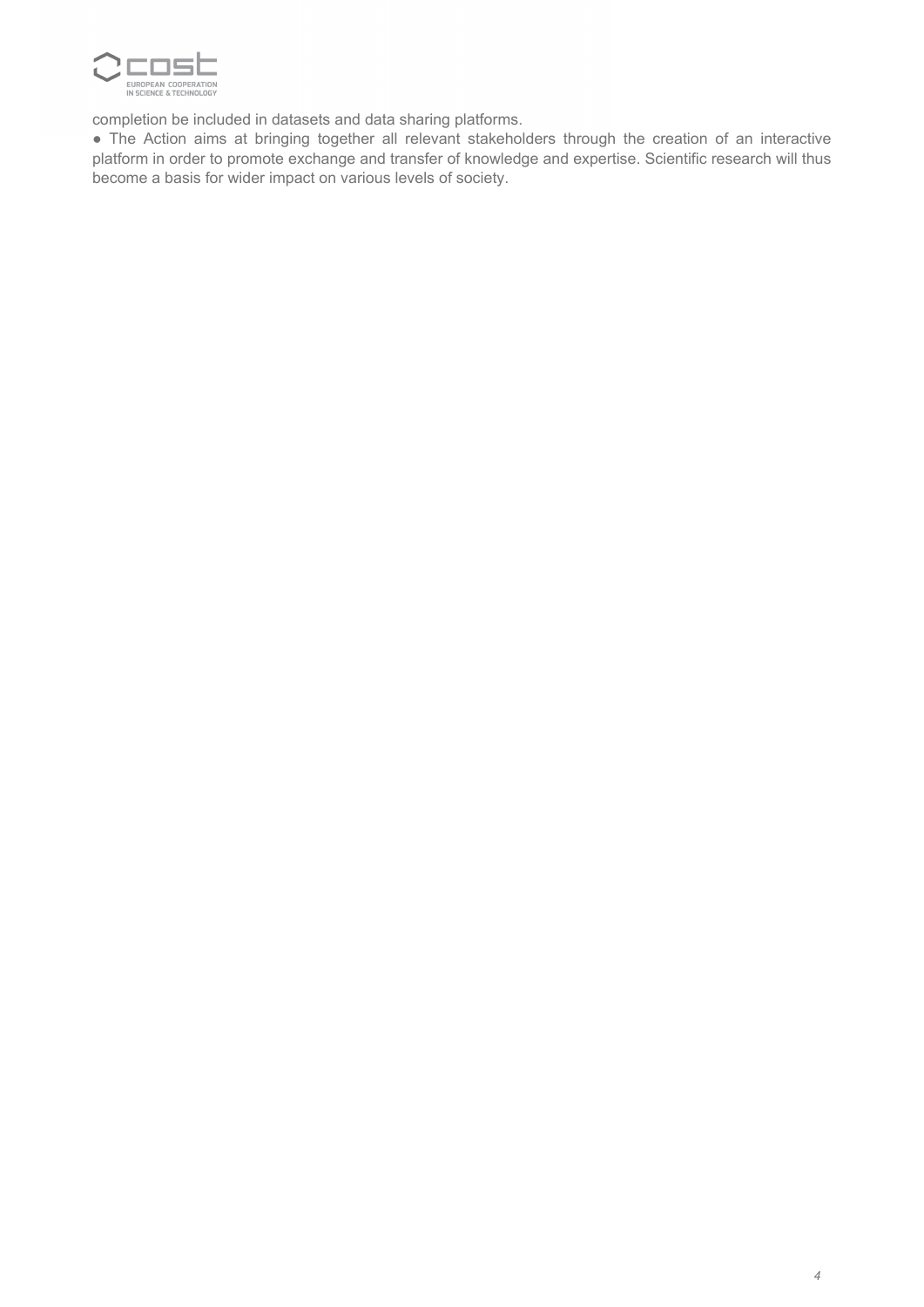

# **1 S&T EXCELLENCE**

# **1.1 SOUNDNESS OF THE CHALLENGE**

# 1.1.1 DESCRIPTION OF THE STATE-OF-THE-ART

Due to the state of research (fieldwork, specific studies, accidental finds etc.) over the last 150 years, there is a vast data on various aspects of Neandertal heritage from sites throughout Europe (as well as in parts of Asia). However, during this long period, scientific methods, technological and methodological aspects, theory and practices, developed, often at a different pace, and sometimes in different trajectories, in different countries. The result is that it is often difficult to evaluate and compare various datasets (whether biological, cultural or other) dealing with Neandertal legacy. Likewise, for numerous reasons there are problems related to access to data and information for various sites and finds. In addition, research questions asked by different groups and scholars from not only different disciplines, but sometimes from same disciplines but different traditions and different countries often are difficult to compare, even if their goal may be the same. Recent decades, connected to political changes, especially with the opening of "the Eastern Bloc" and former communist countries, saw a rapid rise in communication of scientists from former "Eastern" and those from the "Western Bloc". However, this is still based on individual connections and related to specific analyses and work. Thus, in order to compare data on various aspects of Neandertal legacy from Europe, it is crucial to build a long-term network of scientists, that, in turn will help create a usable and inclusive, inter- and multidisciplinary database and data sharing platform for all interested in Neandertals. In addition, iNEAL Action will promote dialogue between scientists (with special attention given to early career investigators) and invite scientists from all relevant fields and disciplines (such as scientists interested in dating methods and chronology, paleoenvironmental analysis, palynology, trace analysis etc.). In such way, datasets will be created with specific purpose of inclusiveness, thus providing data from various disciplines that can be incorporated to create a more detailed picture of Neandertals in temporal and spatial dimensions. Another important aspect of the iNEAL Action is promoting awareness among various stakeholder groups of the importance of Neandertal heritage as an asset in education, tourism as well as other broader socio-economic spheres. At present, a lot of effort is being invested in research, presentation and interpretation of Neandertal heritage sites and other tangible remains like museum exhibits, however, there is a palpable lack of networking at higher-order levels, as well as across the stakeholder spectrum, which this Action aims to remedy. The intention is to build on the existing initiatives, including localized success stories in the heritage sector, like Fumane Cave or the Mettmann Neanderthal Museum, as regards musealised sites or interpretative centres and museums, to collaborative endeavours like the Ice Age Europe platform, which brings together a number of partners across Europe, even if its remit is somewhat broader in terms of temporal extent. Quality benchmarks like Hadrian's Wall and The Frontiers of the Roman Empire Transnational World Heritage Site will be used to calibrate Action's efforts as regards quality involvement of stakeholders across different sectors. What all these efforts are lacking is the inclusion of stakeholders other than academia, i.e. those that would create a more tangible link with real life: local communities, local and regional governments, private sector, SME's, tourism sector etc., who have long been disenfranchised in matters of management of archaeological heritage in general, and Neandertals in particular. In education, primary and secondaryschool curricula in many countries might greatly benefit from a more elaborate and school-children friendly didactic tools, which are at the core of the Action's agenda.

COST Association AISBL | Avenue Louise 149 | 1050 Brussels, Belgium T+32 (0)2 533 3800 | F+32 (0)2 533 3890 | office@cost.eu | www.cost.eu

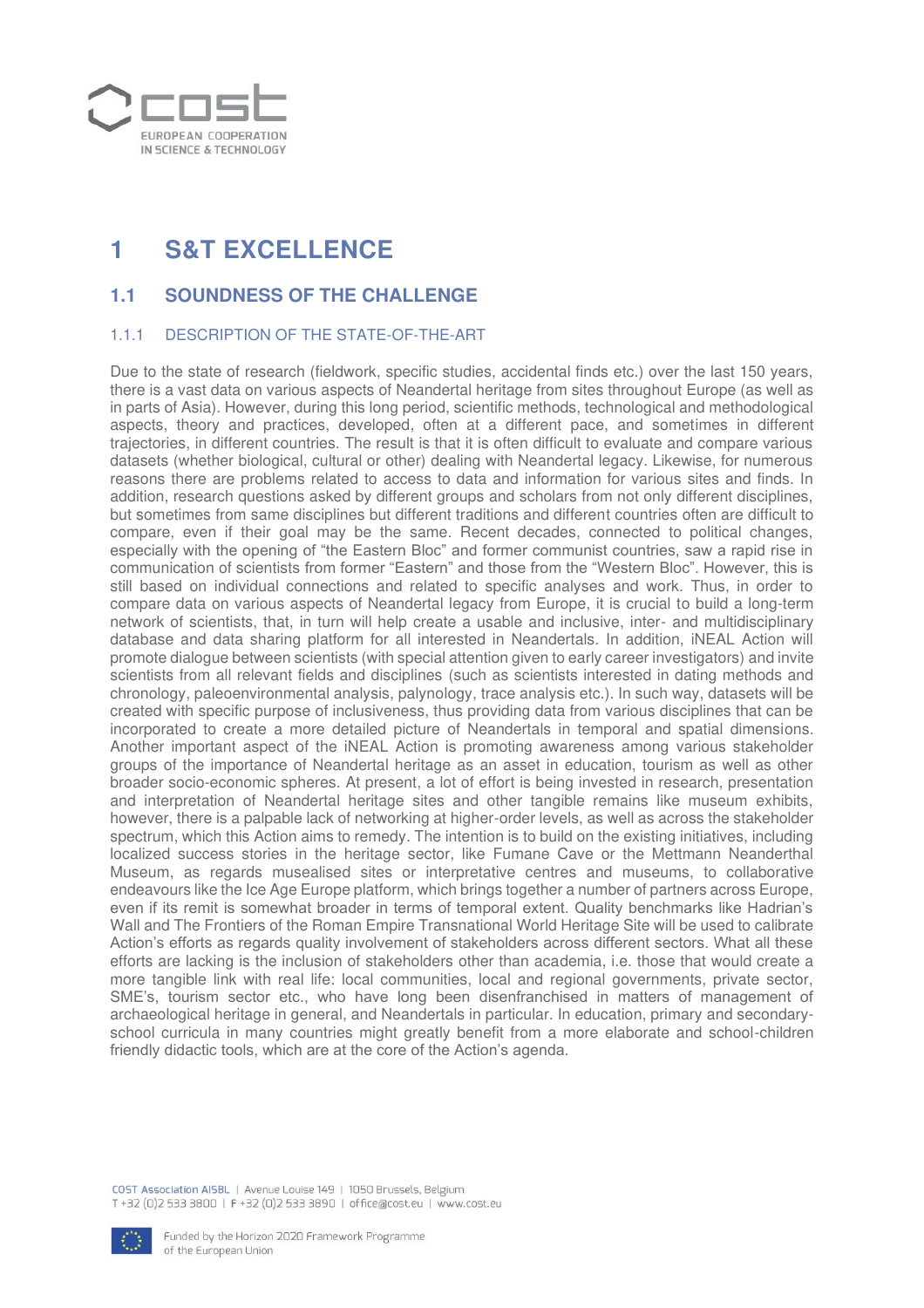

# 1.1.2 DESCRIPTION OF THE CHALLENGE (MAIN AIM)

Neandertals are the first European phenomenon (as they evolved locally) and have been present in almost all European countries (through their skeletal remains, remains of their material culture, or both) for over 250 000 years. Data left by earlier human groups (e.g. Homo erectus, Homo heidelbergensis, Homo antecessor etc.) is much scarcer. Likewise, anatomically modern human groups and populations that started arriving in Europe from the early Upper Palaeolithic period (e.g. roughly around 45 000 years ago) have their biological origin outside Europe (Hublin 2012, Trinkaus 2005). Cultures, or industries, of the Upper Palaeolithic are often geographically limited and specific in their geographical and temporal spread. In contrast, Neandertals are often seen as a relatively homogenous people, both in their biology, as well as in their behaviour. Material culture that is (at least in Europe) solely associated with Neandertals has a much longer duration and rather uniform characteristics (although there are numerous variations in both biology and behaviour of these interesting prehistoric humans). For all these reasons, Neandertals are a topic that is equally important to (almost) all European countries on various levels – from pure scientific inquiry into topics such as their biological evolution and continuity/discontinuity to later modern human groups, their cultural adaptations in various (geographic and temporal) environments, genetic (genomic) aspects (and contributions to modern humans that are becoming more and more apparent), as well as for their potential in contribution to contemporary society (through cultural tourism and related actions).

There has been a lot of scientific work done on various aspects of Neandertal heritage, both biological, as well as cultural (see e.g. Mellars, 1996, Klein 2009, Conard & Richter 2011, Condemi & Weniger 2011, Smith & Ahern 2013 and references therein). Ever since the first recognized discovery of these prehistoric people in 1856, scholars debated almost every aspect of their origin, cognitive and cultural capacities (including language and hunting skills, symbolic thought etc.) and demise. Datasets, resulting from discoveries of their skeletal remains, or their material culture and other evidence for their presence in a given area in Europe are numerous. However, although recent years saw a rise in communication of various scientists from various European countries, and there are some published volumes that try to concentrate on Neandertal legacy from Eastern Europe (e.g. Smith & Spencer 1984, Harvati & Roksandic 2016, Whallon 2017), there is still an overwhelming bias in favour of data from western parts of Europe (see Mellars 1995). This is especially true for evidence collected in excavations that took place in the first part of the 20th century (and almost to the late 1980s). Except for some fossils, and rarely for cultural data, publications are in the original languages of their respective countries and only overviews or summaries are available in English language. For better or worse, English became the language of science and in order to compare datasets it is of crucial importance to overcome this obstacle in communication.

One of the main aspects of the iNEAL Action is to create a web of scientists that can add to the overall understanding of issues related to Neandertal legacy through their respective fields of work, create and promote dialogue, pinpoint major issues and problems, and create comprehensive database and data sharing platform (as described in 1.2.2.1, 4.1.1. sections of this MoU) of Neandertal biological and cultural data. It is of great importance to gather and compare all available data on both Neandertal biology (skeletal, as well as aDNA data), and their cultural remains in geographical and temporal setting (i.e. throughout Europe and from a period of over 250 000 years) to get a much more detailed insight into various aspects of their behavioural and biological data. The main idea of the iNEAL Action is to use Neandertal (biological and cultural) data (sites, finds etc.) to organize a pan-European network of scientists that deal with issues related to this topic. In addition, over the course of the Action, inclusion of scientists, such as anthropologists, archaeologists, lithic specialists, bioarchaeologists, geneticists, specialists in paleodiet, zooarchaeologists, palaeontologists, biologists, paleoenvironmental scientists, geologists, palaeontologists, paleoclimatologists, geologists, zoologists and many others, is planned to get a more detailed picture of Neandertals in their ecological, environmental and related settings. It is also important to communicate various issues related to research practices (e.g. archaeological fieldwork practices) as well as theoretical and legislative issues in various EU countries related to various types of research related to iNEAL Action datasets. This will be achieved through a dialogue of scientists from various European countries.

Through this combined, scientifically based and geographically inclusive approach, a much better understanding of past events and of these ancient Europeans in general can be reached. Further, the Action will result in strong guidelines for future scientific work, but also for evaluation and implementation of Neandertal data and sites into cultural tourism (with various stakeholders that may have an interest in this topic, see Atalay 2012, Chhabra 2010, Ghattas et al. 2015, and Apaydin 2018). This will not be limited to the scientific community, but will also affect the private and public sector, as well as help the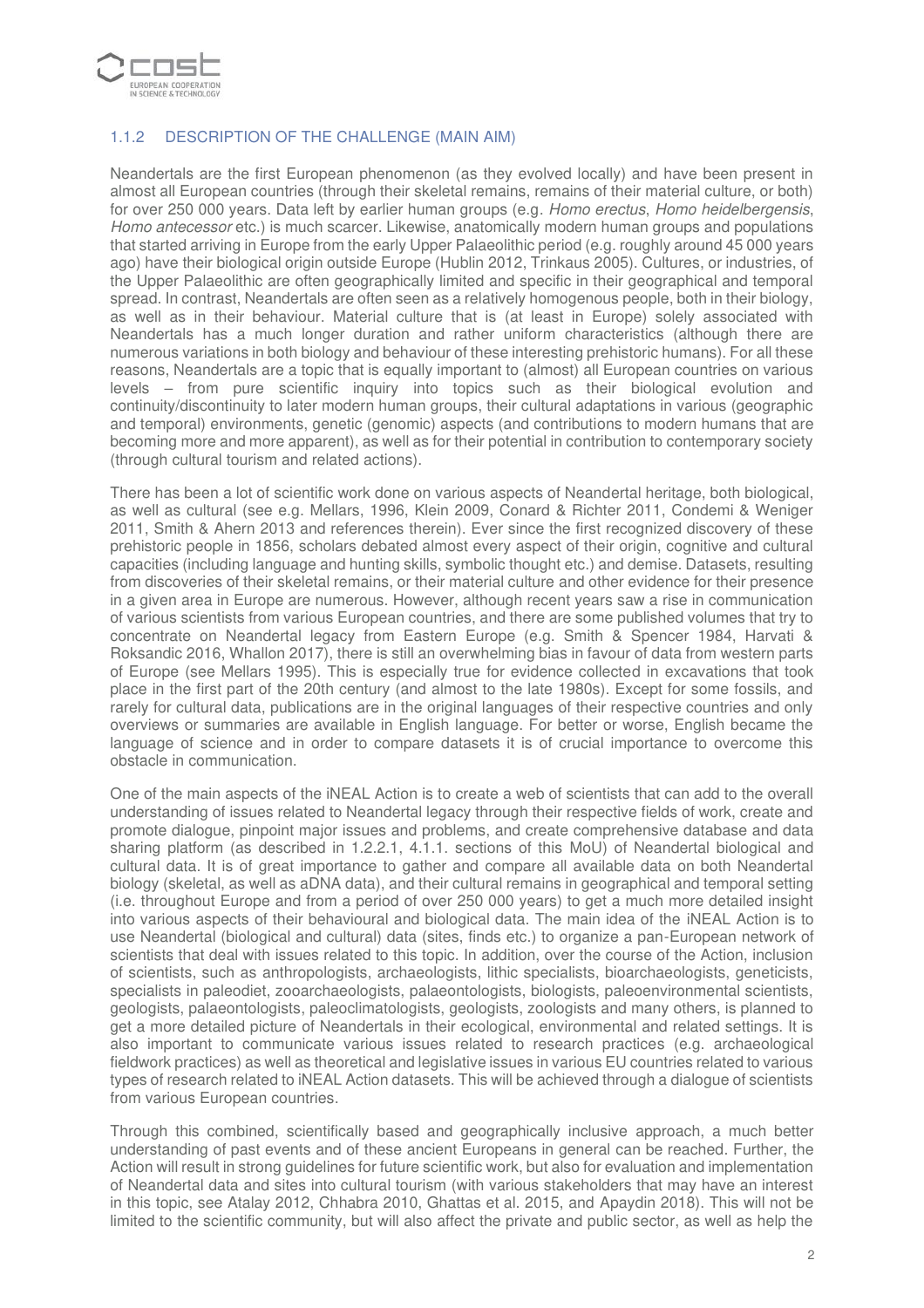

legislatives for protection and presentation of heritage. In addition, and as a direct result, a much stronger communication network will be established, comprising both scientists working on various aspects of Neandertals (resulting in numerous projects and scientific collaborations), and other stakeholders (e.g. local communities, touristic workers, small and medium enterprises etc.), resulting in topical tours and collaboration between museums and other institutions and individuals in various countries).

# **1.2 PROGRESS BEYOND THE STATE-OF-THE-ART**

# 1.2.1 APPROACH TO THE CHALLENGE AND PROGRESS BEYOND THE STATE-OF-THE-ART

Scientists that work on different aspects of Neandertal heritage are faced with vast datasets that are increasing at a fast pace. This often results with detailed, but limited insights into specific aspects of evidence (e.g. behavioural, anatomical, genetic and so on). These studies, however important in their results, are often hard to evaluate by scientists from other respective disciplines and provide us with just a part of the story. Traditionally, scientific meetings of different fields are held separately, and scientists mostly discuss their results with colleagues from the same disciplines. Although topical meetings are organized, there is still lack of communication between scholars dealing with cultural aspects of Neandertals, those that study their anatomical and other evolutionary aspects, and those that came from the newly and fast emerging field of archaeogenetics (Green et al. 2010). Further, new techniques and developments in various fields of study allow a more detailed datasets and information to be collected (such as environmental, or sediment DNA and so on). While this is extremely important and exciting, it warrants for understanding of methods, promises and possibilities, but also limits of such datasets. Therefore, active dialogue of scientists and inclusion of scholars from such new and emerging fields is planned throughout the Action. Further complication is the limited communication between scientists from various European countries. As noted, Neandertals are a European phenomenon and their legacy (whether cultural, biological or both) is found throughout the continent. Acknowledging different approaches and problems that may result in various biases in certain aspects of datasets, through a discussion of scholars from different backgrounds, fields, as well as from different European countries (acknowledging all regional and national discipline specifics and traditions) is a crucial step in bridging the gap between sciences, and between scientists themselves.

Bringing together expertise of interdisciplinary scientists that study Neandertals from their respective fields of work, will result in comparable datasets, pinpoint issues of common interest, help to define missing data, missing analyses, and add to the better understanding of Neandertals in general. Further, iNEAL Action will help in dissemination of scientific data through appropriate public lectures and seminars, thus bridging the gap between scientists and non/scientists (private and public sector, local communities, interested public, small and medium enterprises and so on). Further, as a result of the iNEAL Action, a series of guidelines for future actions, both scientific as well as guidelines for public presentation and dissemination of data, will be created.

In summary, iNEAL will bring together a wide variety of researchers, both from different countries, as well as from different fields of research in order to:

- 1. Get a more detailed and much broader insight into various aspects of Neandertals (biology, including genomics, cultural aspects, geographic, environmental settings etc.) across space and over time;
- 2. Create a data sharing platform, making it easier to detect data of interest, as well as identifying major gaps, resulting in new research questions, collaborations and projects;
- 3. Stimulate international collaboration of scientists and create a wide network and platform for communication;
- 4. Build a new outreach platform between scientists and scientific research and other interested parties (general public, small and medium enterprises, local communities, tourist workers etc.) creating a positive environment and basis for integrating Neandertal legacy into present.
- 5. Address the career development of early career investigators. Through a participation in working groups, number of Short-Term Scientific Missions and Training Schools, they will get training in various disciplines and develop a firm understanding of specific current practices that will help them in their future research.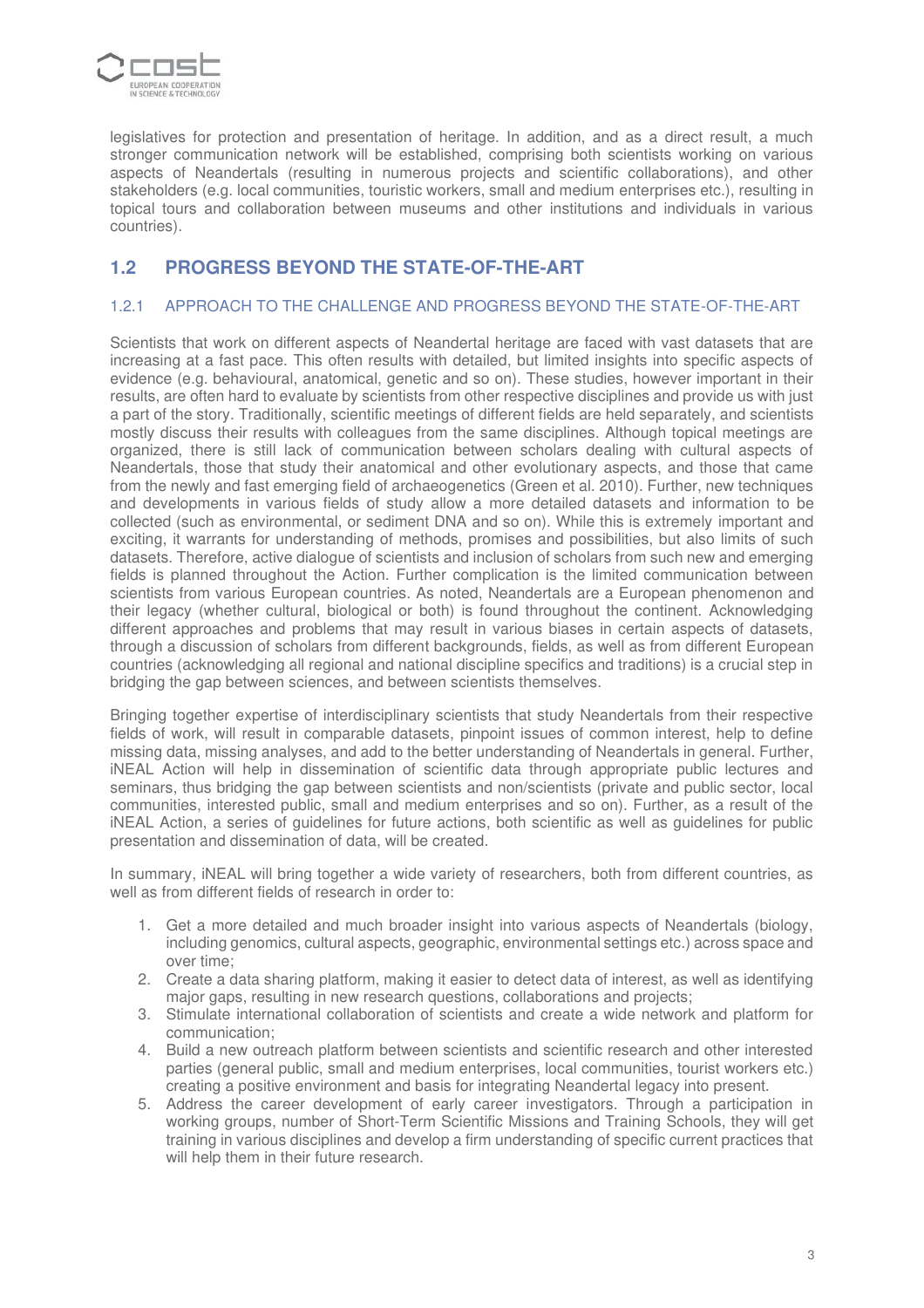

# 1.2.2 OBJECTIVES

### 1.2.2.1 Research Coordination Objectives

The main goal of this Action is to integrate Neandertal legacy and research related to the understanding of a wide range of cultural and biological aspects of these prehistoric humans in time and space (i.e. particularly in Europe, throughout the timeframe of their existence in this continent, ca. 300 000 to about 30 000 years ago), as well as to use this knowledge and scientific research as a platform for integrating Neandertal legacy into contemporary lives (i.e. tourism). More specifically, iNEAL will focus on the following research coordination objectives:

RCO1: Creating a Europe – wide scientific network and dialogue amongst scientists from different countries, concentrating on a common theme (Neandertal legacy). This will provide a better understanding of cultural and biological data and state of research in different countries and create a dialogue for better defining specific issues of importance for further study. In addition, bringing together scientists of traditionally different disciplines (e.g. physical anthropology, archaeology, genetics, biology, environmental studies, paleoclimate research etc.) to work on a single topic will create an interdisciplinary dialogue which will promote the various research goals. The success of this coordination objective will be assessed by yearly meeting outcomes and discussions, successful completion of Short-Term Scientific Missions (STSMs), in which a special attention will be given to early career investigators, as well as by participation in creation of final guidelines of the iNEAL Action.

RCO2: Creating smaller working groups of scientists that will concentrate on specific, localized and short-term goals, i.e. research (specific studies) and smaller-scale archaeological fieldwork based on issues of interest defined in RCO1. Such planned, albeit smaller, activities and goals that take into account various common themes defined during work meetings and workshops will result in outcomes that are easier to evaluate and be included into iNEAL Action's long-term goal, the integration of various aspects of Neandertal legacy. This, in turn, will provide a much more detailed understanding of not just specific details (e.g. anatomical or behavioural details, or genetic properties of specific samples or sites), but a more detailed understanding of Neandertals in general, including their culture, biology, evolutionary aspects and related issues. The outcomes will be measured by meeting attendances and discussions, as well as by new research projects, new grant applications and public presentations (both at scientific meetings, as well as public lectures).

RCO3: Include and engage various stakeholders that have interest in the Action's objectives. It is crucial to bring the results on Neandertal research closer to the public, as there are many benefits from creating a dialogue and better understanding between scientists and non-scientists. Neandertals are a pan-European phenomenon and as such there is a rich legacy they left throughout Europe. This legacy belongs to all of us, but there is no denying that we do not speak about it in a single and coherent voice. Rather, it is symptomatic that each stakeholder group approaches it from a particular perspective, which may often be in collision with those of other groups. This is why it is of crucial importance to establish an efficient collaborative platform that would promote a culture of dialogue appreciative of different attitudes and interests that characterize the usually diverse spectrum of stakeholders converging around any science/heritage interface. Through quality flow of information, dialogue, workshops, presentations, exhibits and publications, scientists can help other interested stakeholders (private sector, small and medium enterprises, tourism industry, local museums, municipal government, local communities and others) to embed this heritage (e.g. archaeological and fossil finds, archaeological sites etc.) into their touristic offer. In addition, actions directed to local communities and schools will help develop a deeper understanding of the significance of this heritage, and, in turn, make the sustainable heritage management a much easier goal. Success of RCO3 will be measured by participation in iNEAL Action's events (public lectures, exhibits, media coverage), presentations at scientific meetings, and by publication in guidelines of the iNEAL Action.

#### 1.2.2.2 Capacity-building Objectives

CBO1: Creating a pan-European network of scientists that deal with various issues related to Neandertal legacy (archaeologists, paleoanthropologists, geneticists, environmental scientists, palaeontologists, zooarchaeologists etc.) that share relevant data and discuss issues of common interest. iNEAL Action is particularly concerned with engaging early career investigators from various countries, as well as in creating long-term international and multidisciplinary collaborations.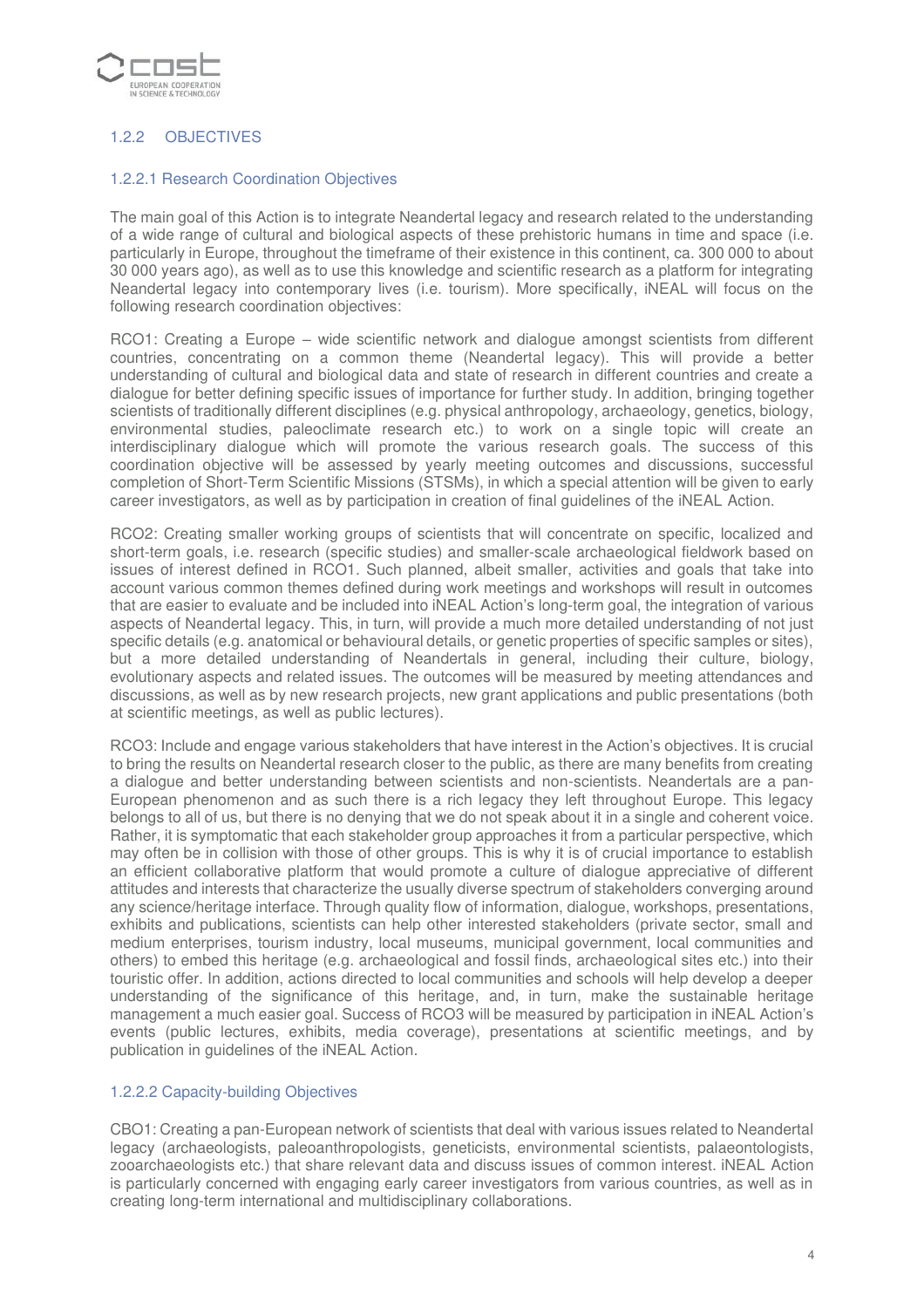

CBO2: Formation of smaller research groups (resulting from RCO1) that will concentrate on relevant scientific questions of limited scope, resulting in detailed understanding and new scientific research and projects that will upon completion be included in datasets and data sharing platforms as noted in 1.1.2., 1.2.2.1., and 4.1.1.

CBO3: The Action aims at bringing together all relevant stakeholders through the creation of an interactive platform seeking to create opportunities for exchange and transfer of knowledge and expertise. Scientific research thus becomes a basis for wider impact on various levels of society. The platform is fed through a combination of virtual and physical encounters, in which both permanent and lively internet-based exchange as well as events favouring immediate human contact meetings, seminars, capacity building workshops and demonstrations and the like are employed with a view to strengthen the capacities of all and any of those interested in pursuing activities pertaining to Neandertals as an asset in terms of scholarly research on one hand, and social or tourist development on the other.

Starting from the acknowledgement that different stakeholders are not only motivated, but also governed by different principles and logic, the Action will aim to tailor its capacity-building activities and operations to a number of representative stakeholder groups beyond academia alone. For instance, for elementary and secondary schools a wide-reaching educational programme will be developed, which will focus not only on dissemination of knowledge but also offering active ways of interaction and involvement for all interested students. This programme will be presented and communicated at local, national and international levels, through seminars, webinars and workshops for elementary and secondary school teachers and educators. For local and regional administrations seminars on the socio-economic value of heritage sites will be organized. Museums and other heritage institutions will be counselled on the development of a database of didactic resources on Neandertals. The Action will seek to empower local communities through implementation of various methods used in public archaeology with a goal to encourage broader public participation and embracement of Neandertal legacy at the local, but also at higher levels. Heritage institutions, SMEs and tourism industry will be advised on the strategic and tactical, as well as operational aspects of sustainable heritage management (the tourism facet is further developed in the section on WG 4).

# **2 NETWORKING EXCELLENCE**

# **2.1 ADDED VALUE OF NETWORKING IN S&T EXCELLENCE**

# 2.1.1 ADDED VALUE IN RELATION TO EXISTING EFFORTS AT EUROPEAN AND/OR INTERNATIONAL LEVEL

Bearing in mind that the Action aims to create a comprehensive database and platform for sharing Neandertal biological and cultural data, the creation of a broad network of scientists dealing with various aspects of Neandertal legacy is both a necessary and logical precondition that would facilitate this key objective of the Action. In short, the challenge the Action has set before itself consists in, first, creating a Europe-wide network of stakeholders straddling such distant areas as e.g. research and science on the one hand, and social and economic valorisation of tangible remains pertaining to Neandertals on the other. Second, the Action endeavours to foster ways of broad utilization of such newly established, previously insufficiently or under-developed collaborative synapses between stakeholders for scientific, cultural, economic, social and other benefits.

The networking envisaged by the Action is applicable on several levels, bringing together partners from all over Europe. Although the main focus is arguably on research, the social and economic dimensions of heritage are underlined through inclusion of experts oriented towards bridging the gap between scholarly specializations and the general public, as well as other types of stakeholders. In other words, in addition to its scholarly significance, archaeological heritage is perceived as an asset for social and economic growth, and the network the Action aims to establish will create multiplying effects that would eventually generate direct, indirect and induced benefits for all involved parties.

The quality of the network established by the Action will ultimately determine the accomplishment of all its other objectives. It is therefore the intention of the Action to invest as much energy as possible to ensure that the representatives from different countries, traditions, disciplines and areas of expertise it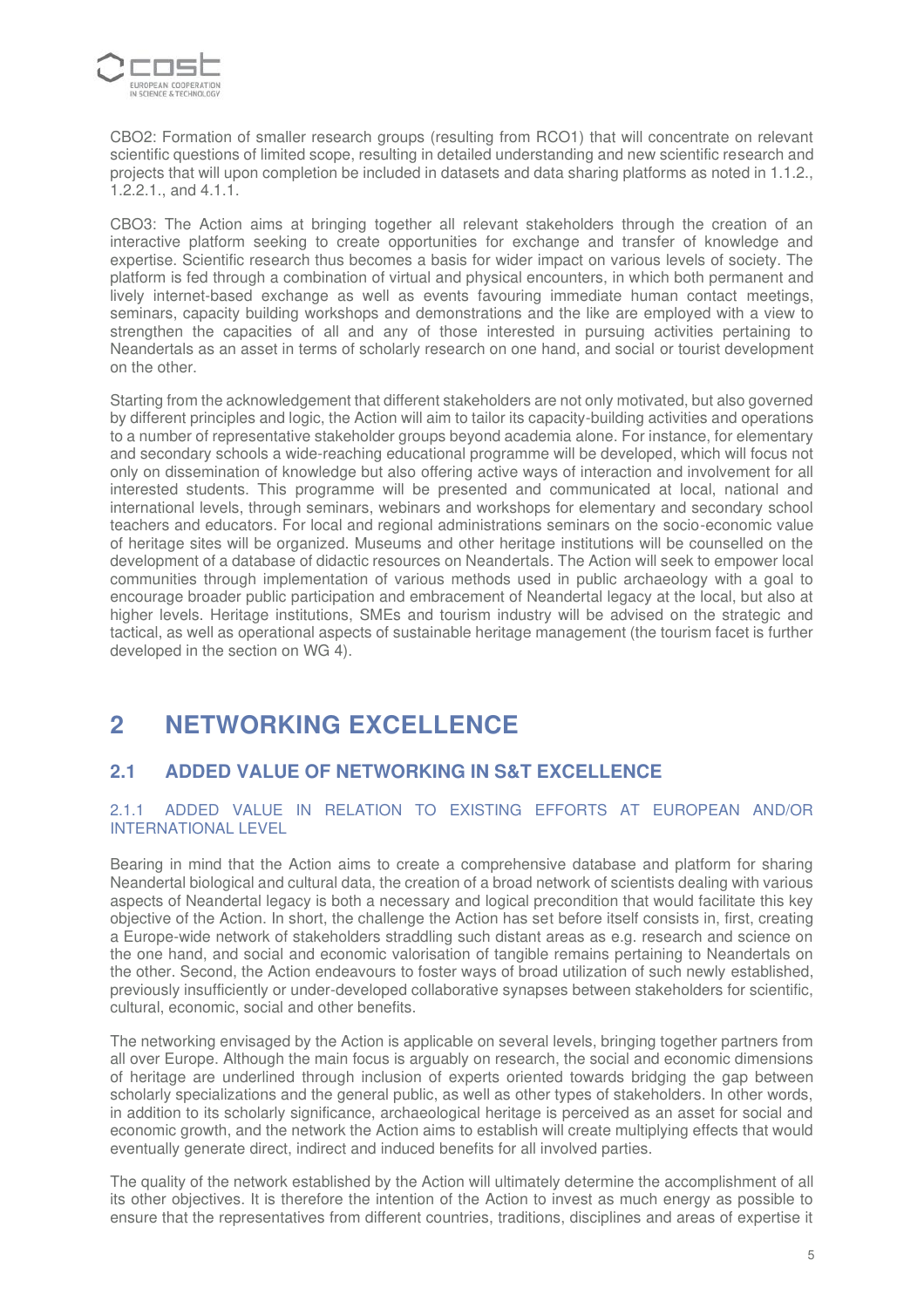

has brought together grow into a dynamic community capable of meeting the challenge. Although it would not be too difficult to demonstrate that Europe on the whole experiences a lively and intensive exchange of knowledge and information pertaining to Neandertal research, it would be equally easy to show that this exchange is often limited in scope. Most research is carried out within individual units or divisions, or in single groups, and then disseminated through usual channels like scientific publishing. Various workshops, symposia and conferences, organized on a regular, if infrequent basis, also play an important role as a means of this exchange. However, there are few, if any, pan-European endeavours connecting scholars, let alone other stakeholders, on any lasting basis. Furthermore, it also merits repeating that there is a palpable imbalance in the level of research and acquired data between different parts of Europe, seeing the east lagging heavily behind north-west and south-west of the continent resulting in less comprehensive understanding of the Neandertal ecology in the east, although certain positive exceptions are also present in the east like the Crimean Mousterian record. It is precisely in such an environment that the Action seeks to make a significant impact.

Heritage sector, on the other hand, certainly does provide instances of positive practice that may be considered as interesting benchmarks, e.g. the Ice Age Europe platform and the associated Neandertal Cluster project, aiming for a transnational serial nomination of European Neandertal sites for the UNESCO World Heritage List. It may also be added here that Neandertal legacy in Europe, as promoted by the Action, contains potential for the development of a cultural route on continental scale.

# **2.2 ADDED VALUE OF NETWORKING IN IMPACT**

# 2.2.1 SECURING THE CRITICAL MASS AND EXPERTISE

The iNEAL Action is designed to be inclusive and expansive beyond the original group of proposers. The network will be expanded with participants from the COST Countries, including COST Inclusiveness Target Countries (ITCs), the Near Neighbour Countries and the International Partner Countries by extensive use of other European and international networks to ensure further engagement of other stakeholders. The Action will make efforts to advertise its goals, invite and engage researchers from relevant disciplines, such as anthropologists, archaeologists, lithic specialists, bioarchaeologists, geneticists, specialists in paleodiet, zooarchaeologists, palaeontologists, biologists, paleoenvironmental scientists, geologists, museum curators, museum and cultural management specialists, IT scientists, education specialists, and others. In addition, iNEAL Action will promote partnerships and create a platform for better understanding of scientific data related to Neandertal legacy by other relevant stakeholders and interested parties (public and private sector, including local government, small and medium enterprises, curators in local museums, nature management specialists and general public).

The Action will strive to a balanced number of experienced researchers and early career investigators (pre- and post- PhD) ensuring exchange of experience and continuation of main objectives of the Action.

Except for researchers from research institutes and universities, members come from museums which correspond to WG4 and objectives of the Action. As WG 4, in its outreach activities, addresses general public, touristic workers and experts, and SME's in the representational part, special focus will be put in inclusion of SME's during the Action. By linking different types of stakeholders, iNEAL Action will be able to open up to new forms of development of representation of archaeological heritage.

The four WGs will collaborate closely. The overall synergy between different disciplines and sectors will result in achieving the objectives of the Action.

As Neandertal legacy, in one form or another, is present throughout Europe, one of the Action goals is to further include scientists, as well as other participants (e.g. archaeology media experts and so on). The best practices for this and detailed timeline will be discussed and agreed upon after the firs COST meeting and establishment of MC's.

# 2.2.2 INVOLVEMENT OF STAKEHOLDERS

It is one of the aims of the Action to bring together a truly representative sample of international scholars from more than a dozen European countries, covering all four pertinent areas of work (as outlined in 4.1.1.). It is envisaged that each member will play a pivotal role in their respective countries when it comes to generating interest and participation from other experts in their particular fields as well as from a broader inter- and transdisciplinary research area. This will be ensured through extensive promotion of the scheme both within and beyond the boundaries of individual discipline(s), seeking to engage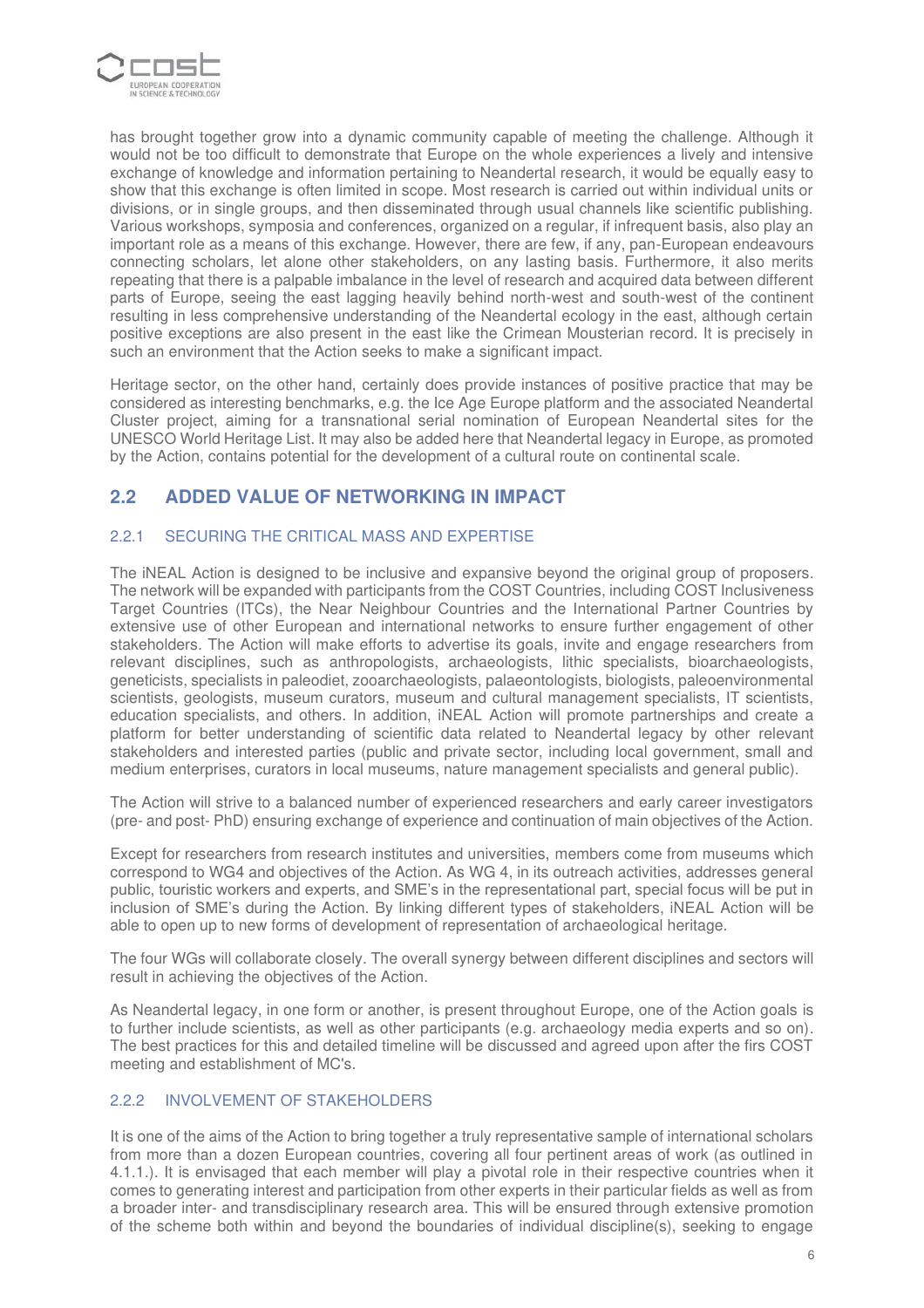

scholars, policy makers, public and private sector, tourism industry, SMEs, local communities and other stakeholders in an open and continuous dialogue resulting in effective and successful collaborations on Neandertal-related topics. For this, workshops, presentations, seminars, symposia, roundtables and other methods of direct engagement and knowledge transfer will be used. Members of the Management Committee (MC) will particularly be encouraged to liaise with already existing networks, organizations and associations in order to ensure the broadest possible participation of relevant stakeholders.

As regards the use of new technologies, special attention will be given to opportunities opening themselves from embracing smart and innovative technologies as a means for reaching out to broader public. New concepts that have evolved in recent years, such as virtual museums, virtual archaeology or cyberarchaeology will be explored, as well as the ways in which they can be employed to attract stakeholders from cultural and creative industries sector. Building of digital culture infrastructure, aimed at e.g. sharing interpretative on-site experiences and online dissemination of results of archaeological enquiry, will be given particular attention.

In order to achieve all the short- and long-term impacts, steps will be taken towards the creation of a broad network, consisting of a number of stakeholders from different sectors. The common denominator for all the participants in the network will be the vision of Neandertal heritage as a growth asset, and the means to achieve this will be the creation of a cultural route.

To maximise impact, both short- and long-term ones, a promotion campaign will be carried out, aimed at raising the awareness among target stakeholders of the opportunities the Action presents. Having identified the main target groups, the Action will seek to align the goals of individual stakeholders and stakeholders' groups with those of the iNEAL Action. A very important element on the path to establish a viable and efficient network of stakeholders from different disciplines and areas, will be to build a corporate Action identity.

In addition to the strategic level of the Action itself, tactical campaigns will be conducted, tailored to individual stakeholder groups. For instance, museum or heritage sites managers will be presented with opportunities and benefits stemming from the potential inclusion of archaeological assemblages or sites in this Action, or inclusion of their museums and sites into the cultural route. To achieve this, meetings, seminars, workshops, public talks, small movable exhibits etc. will be organized. Before launching fullscale campaigns, each programme will first be piloted, in order to verify the planned activities, channels and approaches.

Considering that the Action aims to present and publicly promote an updated scholarly image of the Neandertal world, it will also be necessary to carry out an evaluation of the current trends in the way the Neandertals are portrayed in popular media, ranging from printed to video media and including also the gaming industry.

#### 2.2.3 MUTUAL BENEFITS OF THE INVOLVEMENT OF SECONDARY PROPOSERS FROM NEAR NEIGHBOUR OR INTERNATIONAL PARTNER COUNTRIES OR INTERNATIONAL **ORGANISATIONS**

Through implementation of the Action and public outreach, measures will be taken to allow interested parties and individuals from Near Neighbour, International Partner Countries and International Organisations to take part in specific tasks and events. Mutual benefits include networking, scientific collaborations, interdisciplinarity, cross-sectorial collaborations and raising awareness of Neandertal heritage and its significance for world heritage.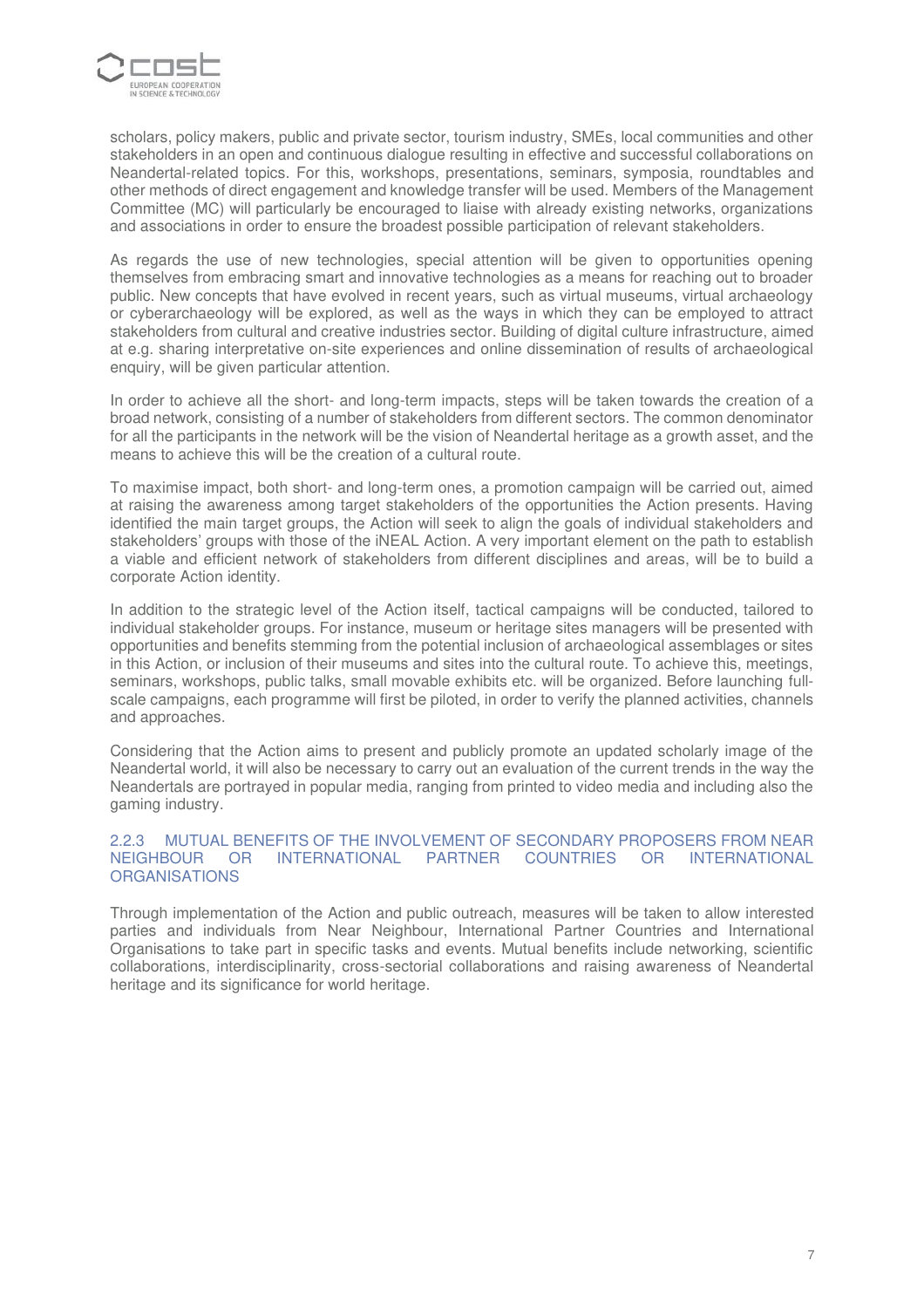

# **3 IMPACT**

# **3.1 IMPACT TO SCIENCE, SOCIETY AND COMPETITIVENESS, AND POTENTIAL FOR INNOVATION/BREAK-THROUGHS**

# 3.1.1 SCIENTIFIC, TECHNOLOGICAL, AND/OR SOCIOECONOMIC IMPACTS (INCLUDING POTENTIAL INNOVATIONS AND/OR BREAKTHROUGHS)

One of the major goals of iNEAL Action is creating a Europe-wide inter- and multidisciplinary network of scientists from various disciplines (and throughout the course of the Action, involving scientists from other continents) dealing with specific aspects of Neandertal legacy. This will result in defining existing problems in various aspects of scientific work related to Neandertals, and steps to overcome these difficulties. In addition, inter- and multidisciplinary approach will encourage new research, and promote new research groups, with specific focus on early career investigators. Scientific dialogue among scientists will also result in potential development of new techniques and methods for scientific research.

Further, through communication of scientists and non-scientists, new ways, including technological and technical breakthroughs aimed at presentation of Neandertal legacy is expected. For example, the use of virtual reality in presentation of neandertal sites and related finds (e.g. physical remains of neandertals and their culture, stratigraphic sequences etc.) both in situ (at the find sites) and in local museum or tourist centres, provides a fast and direct way to familiarize tourists and public with various aspects of Neandertal heritage. Collaboration between scientists and public sector (including IT specialists, local government and various individuals and agencies) will result in best practice and sustainable models in which Neandertals will provide a basis, or an additional value through which tourists and interested public will become acquainted with different aspects of Neandertal heritage. The use of virtual models and presentations particularly allows various ways of presenting this heritage that is easily applied according to local needs and circumstances. Advantage of such models of presentation is their easy upgrade, which allows long-term sustainability. These can range from full 3D virtual reality presentation of sites and finds in different stages of excavation or analysis (in museum or similar enclosed settings) to simple QR codes at archaeological sites that can allow anyone interested to download virtual models to their smart phones and experience virtual trip to distant past in a matter of minutes.

In terms of potential for socioeconomic innovations, the Action perceives the totality of tangible aspects of Neandertal legacy as a major resource for social and economic growth, with a specific focus on local communities. Neandertals are an enduring universal attraction, whose valorisation through new and model approaches - in cultural and creative industries, for commercial uses, in edutainment and so on - is still an almost untapped asset for SMEs and other businesses and organizations on one hand, and, albeit a little less so, the cultural sector on the whole on the other. Sustainable management of tangible Neandertal heritage, for instance at archaeological sites, parks and museums, may ensure further development of cultural tourism in pertinent destinations, which may substantially benefit from Neandertal-related attractions on account of direct, indirect and induced economic impacts of domestic and foreign tourism. In addition, the Action will provide a solid basis for a long term and self-sustainable programs, such as creation of a European cultural route on Neandertal heritage that would be certificated by the Institute of Cultural Routes of the Council of Europe. Risk levels for this are, as noted, potential failure to motivate and engage non-scientific stakeholders (e.g. local government, small business representatives, tourist workers, IT specialists). However, through examples of good practice and steps already taken (e.g. virtual presentation of specific sites and heritage as examples for further development of sustainable models), intensive public outreach (round-tables and smaller, mobile presentations and short-term exhibits), the use of media and focused approach to target partners, actions to minimize risks will be taken.

In building the content database for a broader societal outreach, a potentially highly useful source of new ideas is expected to come from a partnership with creative industries. Such an inclusion of alternative perspectives that complement rather than challenge the established scientific ones will significantly contribute to expanding the attraction of Neandertals as a socioeconomic resource.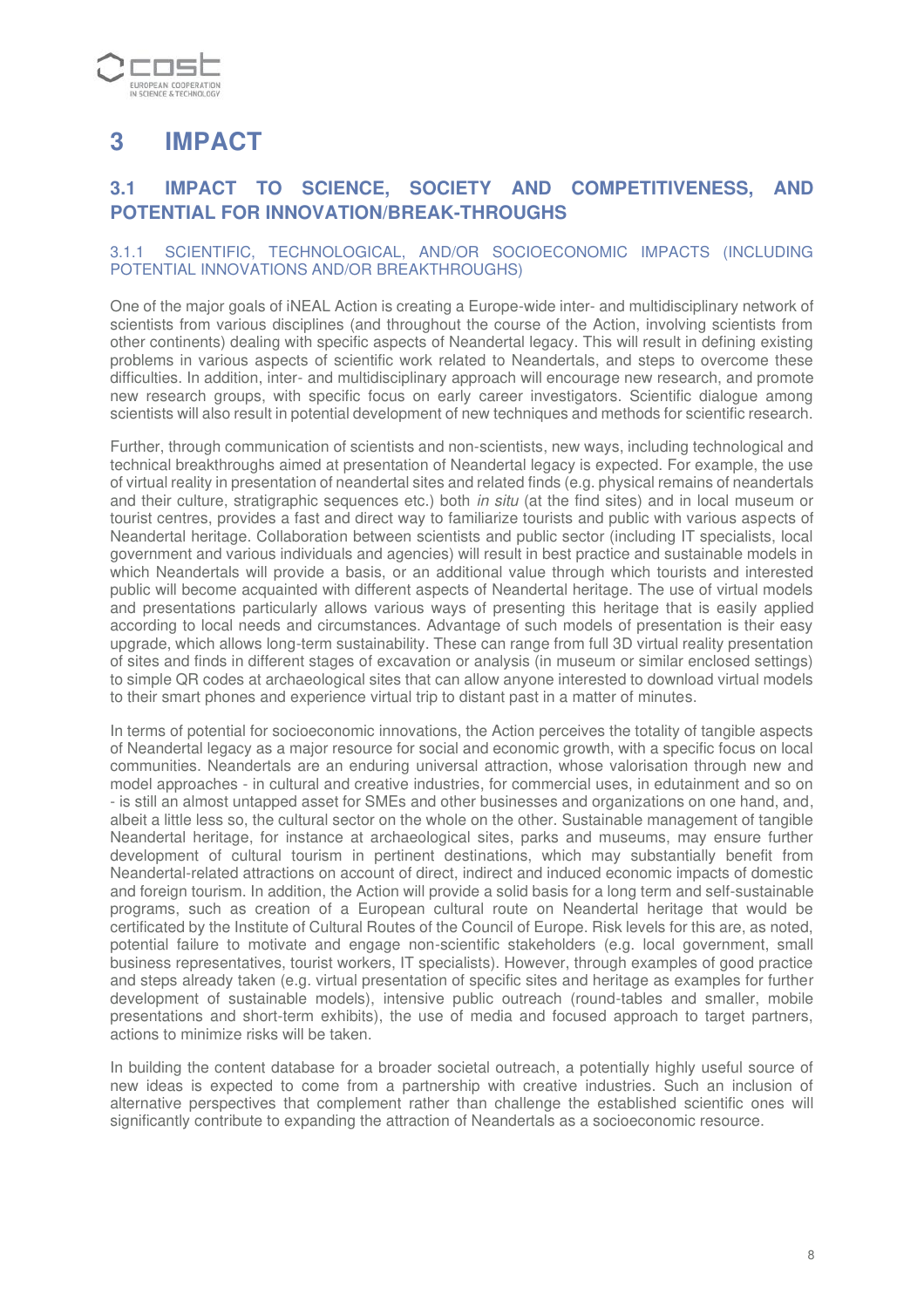

| <b>SHORT-TERM IMPACTS</b>                                                                                                                                                                                                                                                                                                                                                                                                     |                                                                                                                   |                                                                                                                                                                                                                                                                                                                                                                                                                                                                                                                                                                                                                                                      |  |  |  |  |  |  |  |  |
|-------------------------------------------------------------------------------------------------------------------------------------------------------------------------------------------------------------------------------------------------------------------------------------------------------------------------------------------------------------------------------------------------------------------------------|-------------------------------------------------------------------------------------------------------------------|------------------------------------------------------------------------------------------------------------------------------------------------------------------------------------------------------------------------------------------------------------------------------------------------------------------------------------------------------------------------------------------------------------------------------------------------------------------------------------------------------------------------------------------------------------------------------------------------------------------------------------------------------|--|--|--|--|--|--|--|--|
| Scientific                                                                                                                                                                                                                                                                                                                                                                                                                    | Technological                                                                                                     | Socioeconomic                                                                                                                                                                                                                                                                                                                                                                                                                                                                                                                                                                                                                                        |  |  |  |  |  |  |  |  |
| <b>Bringing</b><br>together scientists<br>from different EU countries and<br>different fields and backgrounds<br>thus creating a dialogue and<br>defining issues of relevance to<br>all. Early career investigators<br>development.                                                                                                                                                                                           | Creation of a database sharing<br>platform. Fast accumulation of<br>data related to Neandertal<br>legacy.         | Raising<br>awareness<br>among<br>different stakeholder groups of<br>the opportunities related to<br>valorisation<br>of<br>Neandertal<br>heritage. Instances of specific<br>positive actions by and effects<br>for different interested parties<br>due to the realization of the<br>Action. Thematic workshops<br>and public talks.                                                                                                                                                                                                                                                                                                                   |  |  |  |  |  |  |  |  |
| <b>LONG-TERM IMPACTS</b>                                                                                                                                                                                                                                                                                                                                                                                                      |                                                                                                                   |                                                                                                                                                                                                                                                                                                                                                                                                                                                                                                                                                                                                                                                      |  |  |  |  |  |  |  |  |
| Scientific                                                                                                                                                                                                                                                                                                                                                                                                                    | Technological                                                                                                     | Socioeconomic                                                                                                                                                                                                                                                                                                                                                                                                                                                                                                                                                                                                                                        |  |  |  |  |  |  |  |  |
| Creation of database and data<br>sharing platform that is both<br>expansive.<br>inclusive<br>and<br>Creating a<br>basis for new<br>research with potentially greater<br>impact in all fields and subfields<br>(paleoanthropology,<br>archaeology,<br>genetics<br>and<br>related fields). Easier recruiting<br>collaborators.<br>future<br>оf<br>Establishing a more balanced<br>research<br>environment<br>throughout Europe. | Developing new technologies<br>for sharing and representation<br>of data, both on scientific and<br>public level. | Positive steps towards the<br>embracement<br>by<br>broader<br>reaches of society of the idea<br>that sustainable management<br>of heritage will facilitate and<br>eventually fully unleash its<br>potential to be a growth asset.<br>Substantial progress as regards<br>more open, informed<br>and<br>successful partnership between<br>archaeology<br>and<br>tourism,<br>leading to direct, indirect and<br>induced<br>effects<br>for<br>all<br>stakeholder groups. New ways<br>to display and disseminate<br>knowledge. New<br>exhibition<br>procedures and thus new ways<br>archaeological<br>tourism<br>for<br>including different stakeholders. |  |  |  |  |  |  |  |  |

# **3.2 MEASURES TO MAXIMISE IMPACT**

# 3.2.1 KNOWLEDGE CREATION, TRANSFER OF KNOWLEDGE AND CAREER DEVELOPMENT

This Action gathers researchers and specialists from various disciplines (anthropologists, archaeologists, lithic specialists, bioarchaeologists, geneticists, specialists in paleodiet, zooarchaeologists, museum curators etc.) and its variety is crucial for the holistic understanding of Neandertal past. Knowledge creation is a key objective of iNEAL Action: more detailed understanding of Neandertals in general, including their culture, biology, evolutionary aspects in space and time and representation of their legacy.

Even though working groups are thematically organized, this Action is designed to establish communication and collaboration of its working groups to open up interdisciplinary and cross-sectoral collaborations and synergy. Transfer of knowledge is envisioned on several levels: between working groups, to general public and to early career investigators.

The Training Schools and Short-Term Scientific Missions will be used specifically to address development of early career investigators, and through this involvement, their contribution to working groups, taking into account geographical distribution and gender balance. Priority for meeting reimbursement will also be given to early career investigators.

This Action will also take every care to ensure smooth and efficient knowledge transfer to the public. In doing so, it will be important to complement the body of knowledge to be transferred to the public with information about popular misconceptions, in order to prevent their perpetuation and potential misuse. An important first step on this path will consist of exploring and discussing such instances in popular dialogue.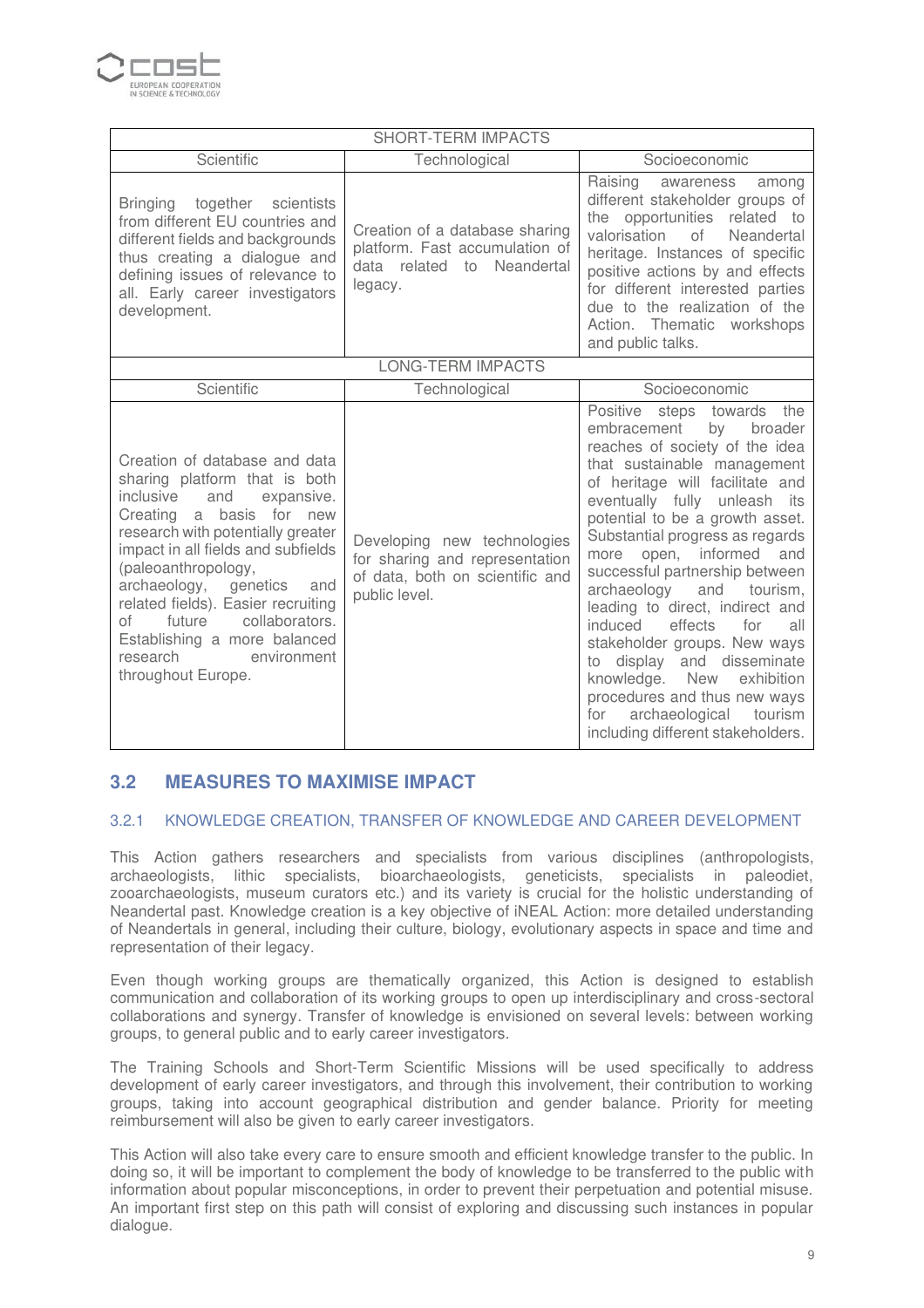

## 3.2.2 PLAN FOR DISSEMINATION AND/OR EXPLOITATION AND DIALOGUE WITH THE GENERAL PUBLIC OR POLICY

In line with the basic goal of this Action, i.e. to establish a broad, Europe-wide network of stakeholders whose interests converge on the Neandertals, starting with academia and curators but involving also actors who are primarily interested in further affirmative valorisation of Neandertal heritage for social or economic benefit of broader reaches of society, an extensive dissemination plan is envisaged.

- Dissemination will take various forms: first and foremost, a website of the Action will be established, as the first and main point of reference for all activities undertaken by the Action. It will serve not only as a means of communication and information board, but also as a repository for all deliverables in digital form.
- written materials, which will ultimately be available at the Action Website, will include various types of publications (e.g. informative brochures and leaflets; conference proceedings; touristic guides; exhibition catalogues; educational volumes)
- oral communications (public lectures, presentations at conferences, media appearances, educational lectures etc.)
- interactive participation: one of the goals of the Action is to achieve a broad involvement of different target groups, going beyond passive reception of results. Rather, the Action is aiming at active participation in events organized by the Action itself, each of which would be tailored to match the interests and knowledge level of specific target groups. For instance, by creating extracurricular courses for elementary and secondary school children; by helping design tourist itineraries at local, regional or national level. Expected formats that will be used include workshops, courses, meetings, focus groups.
- Training Schools with specific topics (related to WG 1-3 goals)
- Short-Term Scientific Missions
- other types of public events (in addition to a major exhibition, planned for year 4, the Action will design a series of small-scale educational exhibition, suitable for touring around partner countries; excursions to archaeological sites and museums will be organized and actively promoted etc.)
- cultural route: steps will be taken towards the establishment of a cultural route, as a means to bring together the full spectrum of stakeholders for which Neandertal heritage is both a resource and a growth asset. The route will develop around focal points in each partner country, with eventual perspective of expanding to continental level.
- dissemination methods and objectives are designed relative to WG 1-4.

# **4 IMPLEMENTATION**

# **4.1 COHERENCE AND EFFECTIVENESS OF THE WORK PLAN**

# 4.1.1 DESCRIPTION OF WORKING GROUPS, TASKS AND ACTIVITIES

**WG 1: The fossil data.** This group will consist primarily (but not exclusively) of paleoanthropologists that will discuss fossil evidence from Europe relevant to iNEAL Action objectives (primarily Neandertals, but also other relevant evidence, such as Pleistocene fossils that predate and postdate Neandertal presence in Europe). Each member of the working group will gather all relevant data from their respective countries, thus contributing to the overall goal of creating relevant and up-to-date datasets. Such information will provide a basis for detecting issues of interest for iNEAL Action goals (detected in RCO1 and RCO2, namely specific scientific studies, make plans for future scientific work based on common interests), and, combined with WG 4, provide (in combination with WG 2 and WG 3 goals) a basis for implementation of goals described in RCO3. The dataset(s) will be updated for each WG meeting.

Task 1.1. Exchange knowledge and research experience on fossil data related to Neandertals from various sites and countries. Task 1.2. Creating a data sharing platform related to fossil data. Task 1.3. Sharing and uploading information on fossil data in their geographical and temporal settings including all relevant literature and references to a data base sharing platform. Task 1.4. Proposing input on Neandertal evolutionary aspects relevant for completion of tasks described in WG 4.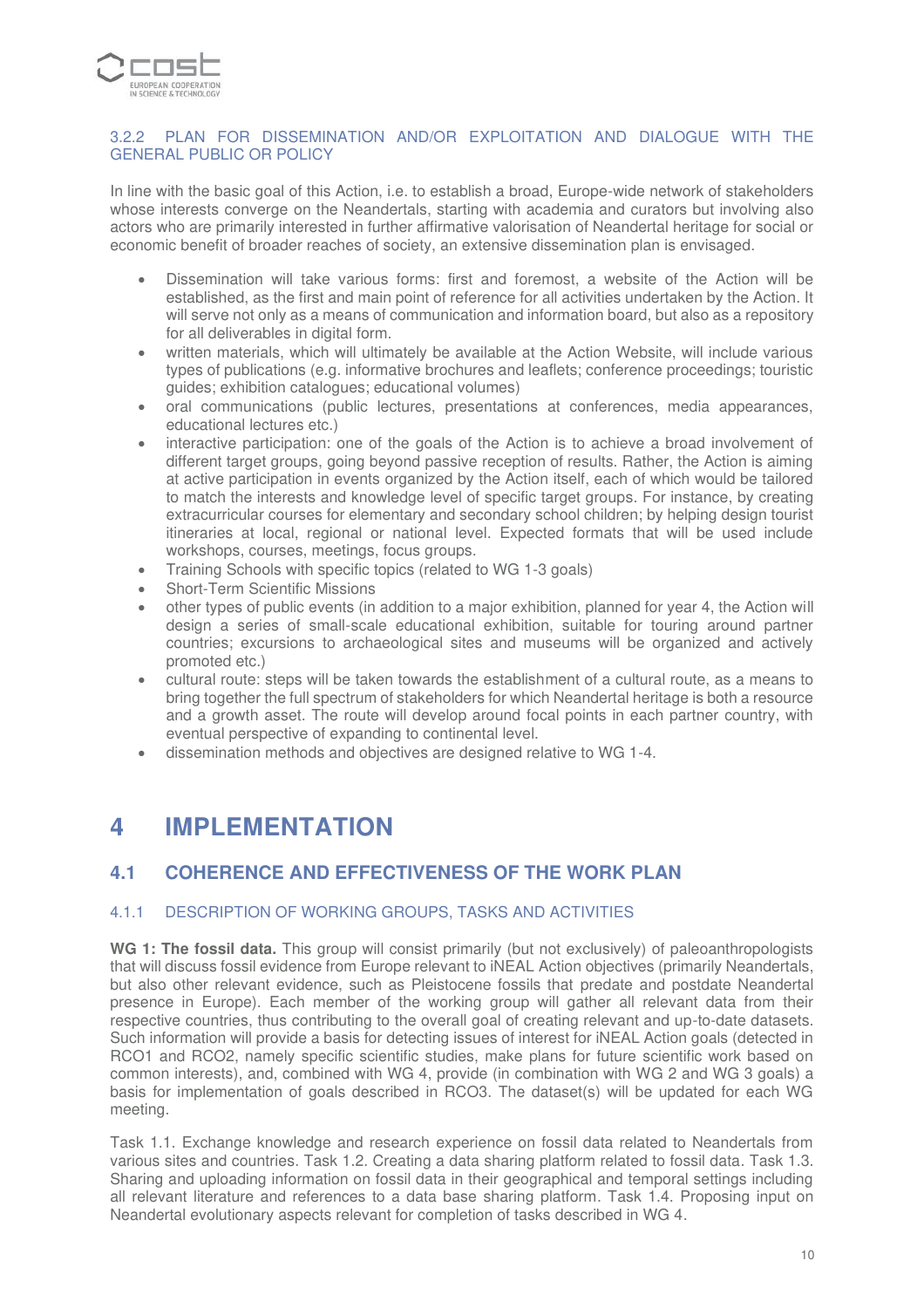

**WG 2: Cultural data.** This group will consist primarily (but not exclusively) of Palaeolithic archaeologists. As will the members of the WG1, members of this working group will gather all relevant data on archaeological sites, and finds from their respective countries, thus contributing to the overall goal of creating relevant and up-to-date datasets. Datasets will be regularly updated. As for datasets of WG 1, this will include all relevant information on location of the sites, relevant data on dates of layers and material from the sites, and information on relevant publications.

Task 2.1. Exchange knowledge and research experience on cultural data related to Neandertals from various sites and countries. Task 2.2. Creating a data sharing platform related to cultural data. Task 2.3. Sharing and uploading information on cultural data in their geographical and temporal settings including all relevant literature and references to a data base sharing platform. Task 2.4. Proposing input on Neandertal cultural and behavioural aspects relevant for completion of tasks described in WG 4.

**WG 3: Molecular data.** This group will bring together primarily (but not exclusively) scientists involved with aDNA studies to discuss the daily growing genetic and genomic ancient DNA datasets and studies allowing members of WG to detect relevant issues that are complementary with goals described in RCO1, RCO2 and pursued by WG 1 and WG 2. The field of archaeogenetics, and specifically archaeogenomics, is relatively a new one. Starting from 2010 and the publication of Neandertal genome from Vindija (Green et al. 2010), this field saw both a rapid rise in publications of successful aDNA studies, as well as in fruitful discussions related to the explanations of particular genomic sequences and data in their temporal and geographic settings. There is a growing database of Neandertal genomic sequences, and it is crucial to compare, contrast and discuss this type of evidence alongside what is known about Neandertal anatomy (e.g. fossil data) and culture (i.e. behavioural, or archaeological data sensu stricto).

Task 3.1. Exchange knowledge and research experience on molecular data related to Neandertals from various sites and countries. Task 3.2. Creating a data sharing platform related to molecular data. Task 3.3. Sharing and uploading information on molecular data with links to freely available raw data sets and other relevant research to a data base sharing platform. Task 3.4. Proposing input on genomic aspects relevant for completion of tasks described in WG 4.

Members of WG 1 and WG 2 and WG 3 will be encouraged to interact on joint meetings with a goal to combine and compare their datasets. The database will include data collected by WG 1, WG 2, and WG 3. In such way, a more complete picture of Neandertal biology and culture in space and time will be given. In turn, this will help in detecting specific issues and priorities of interest (e.g. morphological and other biological studies, as well as archaeological field work). Dialogue between WG's and scientists of various expertise, as well as creation of an interdisciplinary and inclusive dataset(s) and data sharing platform of fossil, cultural, and genomic data will allow to get a much better insight into Neandertals as once living people that inhabited Europe over a period of more than 250 000 years. This period saw many environmental and ecological changes and fluctuations, all affecting Neandertal groups and adding novel and variable pressures and challenges to their survival. Inter- and multidisciplinary approach, discussions of various types of data and different practices in various EU countries will ensure that data and work that stems from data collection and data analysis can be compared, and commonly shared.

All activities by individual WG's are complementary in their goals and outcome. Members of WG 1, WG 2 and WG 3 will detect the "missing data" relevant for discussing issues related to Neandertal legacy (both biological and cultural), such as environmental, geological, zooarchaeological and other data and organize specific meetings or seminars/symposia/workshops to which scientists of various profiles will be asked to participate in. After the first phase of collecting and evaluating of relevant datasets for all WG's (WG 1, WG 2, and WG 3) is done, all three WG's will have joint discussions to detect issues which will help in planning of goals for future scientific work. In addition, datasets and discussions of both individual meetings of WG's, as well as joint meetings/workshops/symposia of all three WG's will provide stronger guidelines that will help and provide a strong basis for successful actions of WG 4. WG 1, in combination with WG 2 and WG 3 will provide a concise overview and basis for actions that are a part of the RCO 3 (public dissemination, aimed for various stakeholders, e.g. tourism, small and medium enterprises, schools, general public, local communities etc.). Special attention will be given to early career investigators through Short-Term Scientific Missions organized by WG 1, WG 2 and WG 3.

**WG 4: From past to present.** Neandertals as stakeholders in cultural tourism. This WG will consist primarily (but not exclusively) of researchers experienced in public dissemination of scientific data, museum specialists and other relevant interested parties. Other stakeholders, such as representatives of local government, small and medium enterprises, IT specialists, tourist workers and museum workers,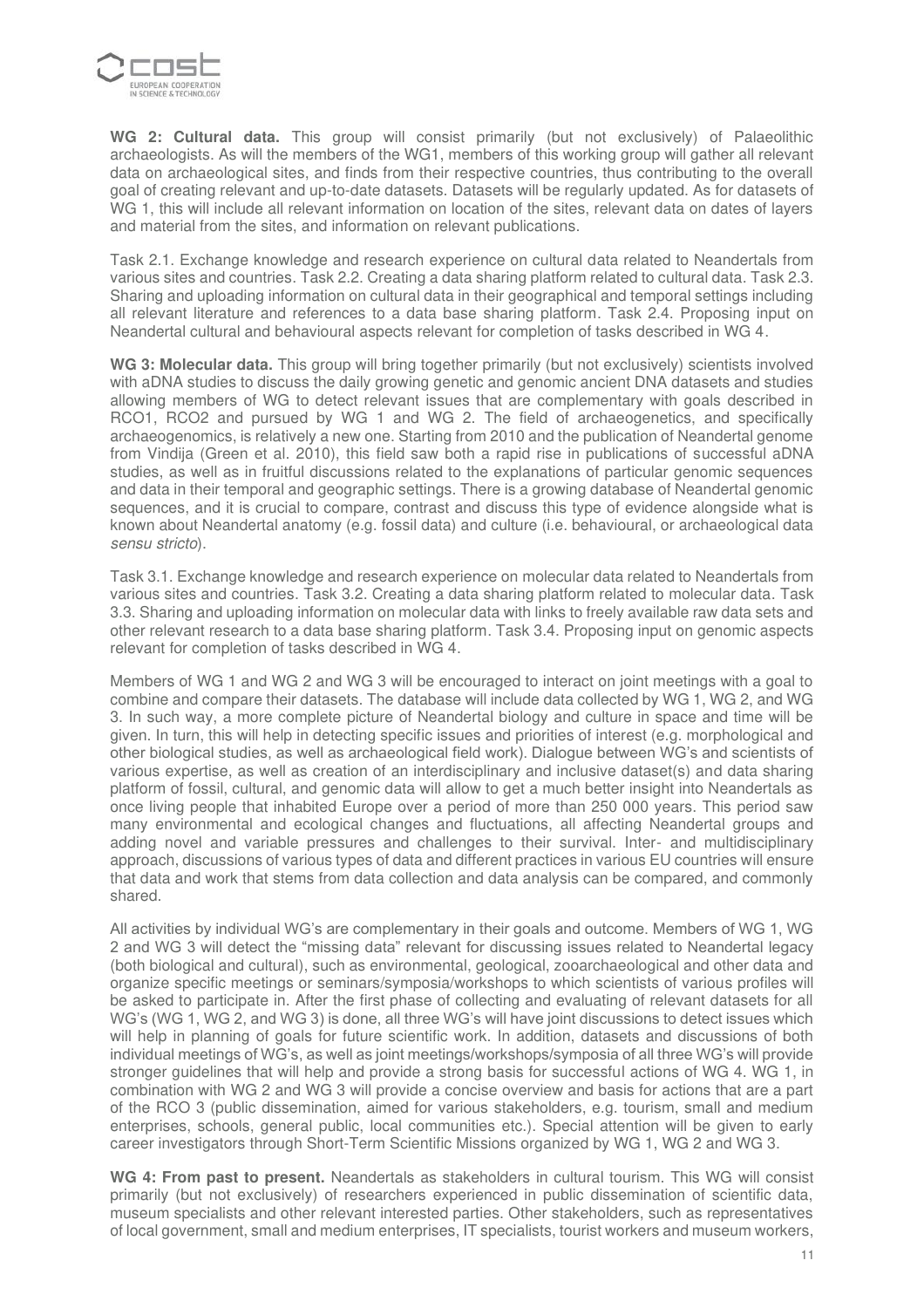

will be strongly encouraged to join discussions of this WG, and participate in symposia and public lectures and other events as a part of the outcome of WG 4 and those in RCO3. Further, a special attention and invitation to all public dissemination events (e.g. public lectures, exhibits) will be aimed at the general public and school children. One of the objectives of WG 4 will be to originate a database on public didactic resources on Neandertals, most notably museums and musealized sites, i.e. those open to regular visiting. Among other things, this database would be used as the support for a digital and printed on-demand exhibition that could be widely disseminated across the continent.

Special attention will be given to potential positive impacts different aspects of Neandertal heritage, like museum displays or archaeological sites may have on the socio-economic development of a given community through mediation of tourism. This perspective underscores the public and touristic attractiveness of tangible and intangible aspects of the Neandertal story, while exhibits and heritage sites are considered as tourist resources. Consequently, their management and valorisation for purposes of tourism enter the domain of destination management, as a continuous process in which tourism industry, administration at various levels, and other stakeholders develop a destination with a view to fulfil a shared vision of its future. WG 4 will invest a lot of effort to inform the destination management planning processes with regard to valorisation of Neandertal heritage.

WG 4 will develop a package of informational, educational and didactic tools to be used for communicating topics relating to various facets of Neandertal legacy. The package will be designed to cater for different publics, from general public, schools, civil society and local communities, tourism sector, heritage institutions, small and medium enterprises, as well as other interested parties (as a part of WG 4 action and RCO3). The package will be used both by members of WG 4, as well as by supporters and associates, in order to fulfil the Action's agenda at the broadest possible level. The tools will include a variety of means and methods of communication, using both spoken and written word in combination with visual imagery, like public lectures, exhibits, workshops, courses, seminars and round tables on the one hand, and leaflets, textbooks, articles, manuals and guidelines on the other.

Task 4.1. Exchange knowledge, experience and best practices on representation of archaeological and anthropological heritage. Task 4.2. Pinpointing major problems and obstacles related to presentation and dissemination of sites and data (e.g. legislations, lack of relevant guidelines, procedures etc.). Task 4.3. Pinpointing challenges related to presentation of Neandertal legacy to specific target groups (age or interest specific). Task 4.4. Proposing measures to better exploit, incorporate and realise potential and existing data fund to maximise impact in society (smaller museum collections, sites etc.).

# 4.1.2 DESCRIPTION OF DELIVERABLES AND TIMEFRAME

After the kick-off meeting, the Management Committee (MC), as a decision-making body in charge of coordinating, managing and implementing the Actions' activities, will meet for setting the general guidelines of the Action and Working Groups.

Key roles will be elected: Chair, Vice-Chair, Grant Holder, WG1, 2, 3 and 4 leaders and their substitutes or co-leaders, STSM Manager and Communication Manager; to become a Core Group (CG). WG leaders will organize work in their groups according to the aim and work plan of the Action. The STSM Manager will coordinate Short-Term Scientific Mission applications and administer procedure according to CG approvals. Communication Manager will coordinate the Action's website to ensure good visibility of iNEAL. All dissemination intended for the website and for the MC and other participants will go through the Communication Manager. This includes Training Schools announcements for public lectures, STSM calls, news etc. the Communication Manager will also be in charge of press releases.

The MC will convene annually to revise results from the previous year and to plan the next. In the last year of the Action, the MC will convene twice, once at the beginning of the year and second time at the end of the year. MC meetings will be organized in combination with WG meetings, except the last MC meeting, which will be organized electronically. The CG will convene twice a year, once combined with MC and WG meetings and once via teleconference.

WG leaders will organize work in their groups according to the aim and work plan of the Action. Each WG will meet in an annual meeting, at the same event as other WGs, to enable scientific communication and joint work on fulfilling Action's objectives. One Training School per WG per year will be organized. WG leaders will coordinate organization of Training Schools that thematically fall under their WG topic.

Topics for WG1's Training Schools are related to Neandertal fossil record and evolution (e.g. geometric morphometric methods in palaeoanthropology, new techniques for analyses, new methods,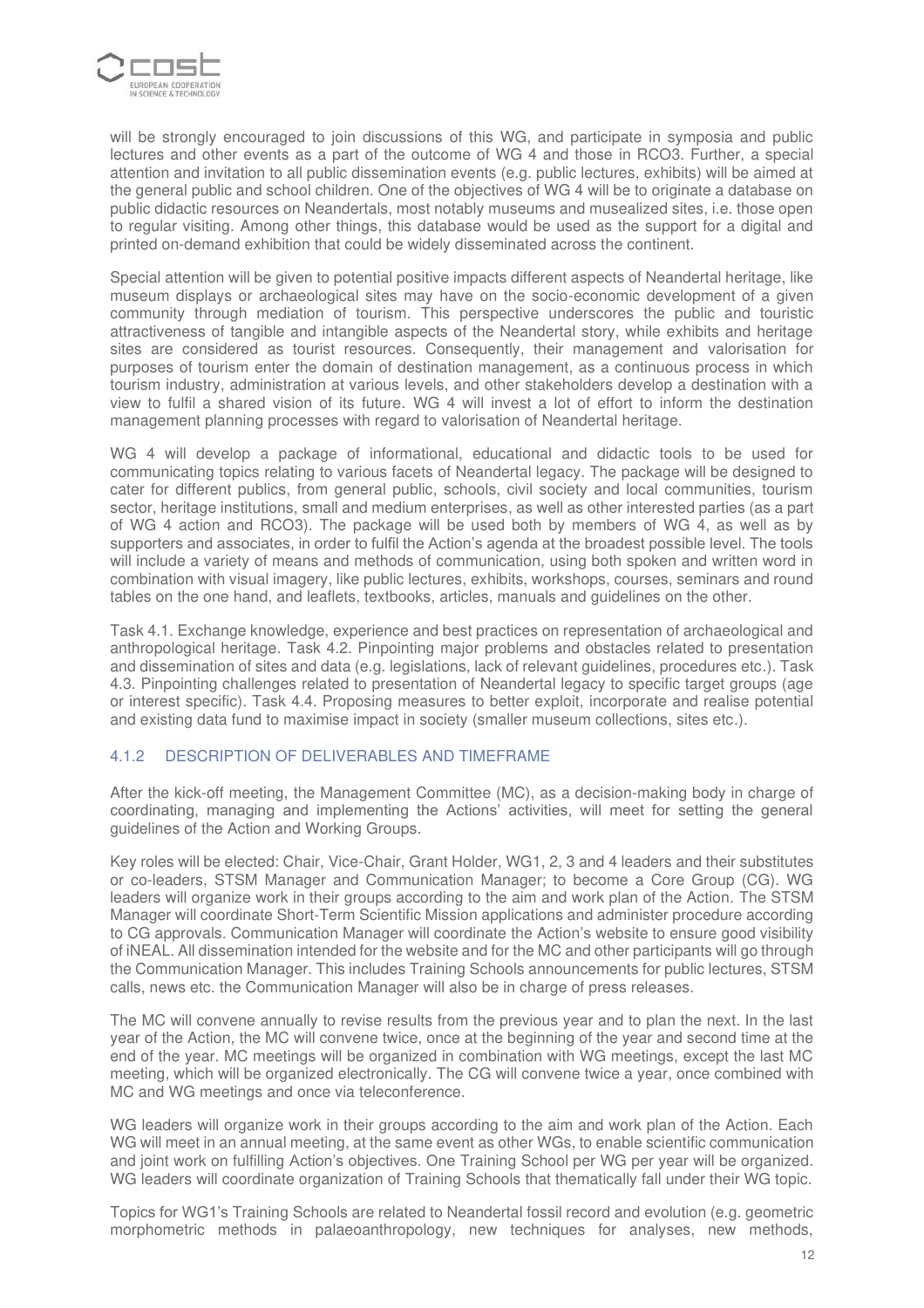

comparisons of "traditional" vs. computer based methods and other relevant topics); topics for WG2's Training Schools are related to Neandertal cultural data (e.g. methods of lithic analyses, dating techniques, fieldworks methods and practice and other relevant topics); topics for WG3's Training Schools are related to Neandertal molecular data (e.g. ancient DNA methodology methods of data collecting and analyses and problems and possibilities of this emerging field and other relevant topics) and topics for WG4's Training Schools are Neandertal heritage and its use for public domain (aimed for museum workers, tourist workers, SME's).

Two or three Short-Term Scientific Missions will be implemented per year per WG, but no more than 9 Short-Term Scientific Missions for each WG for the total duration of the Action.

WG 1, 2 and 3 have similar tasks, milestones and deliverables, but related to the different type of data. Tasks of WGs 1, 2 and 3, as described in 4.1.1, is exchanging knowledge and research experience to create a data sharing platform. That is why each of the three WGs will have to test the trial version of data sharing platform at the end of the first year to be able to identify potential problems and propose solutions at the beginning of the second year. After the annual meeting of the second year, each of the three WGs will report to WG4 on proposing input on their respective data, relevant for completion of WG4 publications and public outreach activities. At the beginning of the third year of the Action, the completion of the second phase of the data sharing platform is planned. Finalization of the data sharing platform is planned for the second quarter of the fourth year of the Action.

### **WG1, 2 and 3 milestones and deliverables:**

Milestone 1.1 / 2.1 / 3.1 WG1 / WG2 / WG3 fully operative (first year)

Deliverable 1.1 / 2.1 / 3.1 Report to MC describing progress on gathering of data and related activities (once a year after the annual meeting)

Deliverable 1.2 / 2.2 / 3.2 Organization of Training School (once a year, every year)

Deliverable 1.3 / 2.3 / 2.3 Reports on implemented STSMs (after the each STSM)

Milestone 1.2 / 2.2 / 3.2 Testing of the trial version of data-sharing platform (end of the first year)

Milestone 1.3. / 2.3 / 3.3 Identifying problems in database creation and solutions/way forward (beginning of the second year)

Milestone 1.4 / 2.4 / 3.4 Report to WG4 relevant to completion of WG4 tasks related to public outreach (second year after the annual meeting)

Milestone 1.5 / 2.5 / 3.5 Second phase of development of the data-sharing platform (beginning of the third year)

Deliverable 1.4. / 2.4 / 3.4 Completion of data sharing platform (fourth year)

Except the tasks and activities that are the same for all WGs and described above (annual meetings, Training Schools and STSMs), WG4 will work on development of guidelines, educational kits, handbooks and public outreach, respecting the outcomes and recommendations of the work of WGs 1, 2, and 3. In the first year of the Action, WG4 will make the plan of the public events (public lectures, workshops, exhibits and round tables) and implement it throughout the Action. In the end of the third and in the beginning of the fourth year of the Action, publications will be finalised.

#### **WG4 milestones and deliverables:**

Milestone 4.1 WG4 fully operative (first year)

Deliverable 4.1 Report to MC describing WG progress (once a year after the annual meeting)

Deliverable 4.2 Organization of Training School (once a year, every year)

Deliverable 4.3 Reports on implemented STSMs (after the each STSM)

Milestone 4.2 Completion of the plan of public events to be implemented throughout the Action (end of the first year)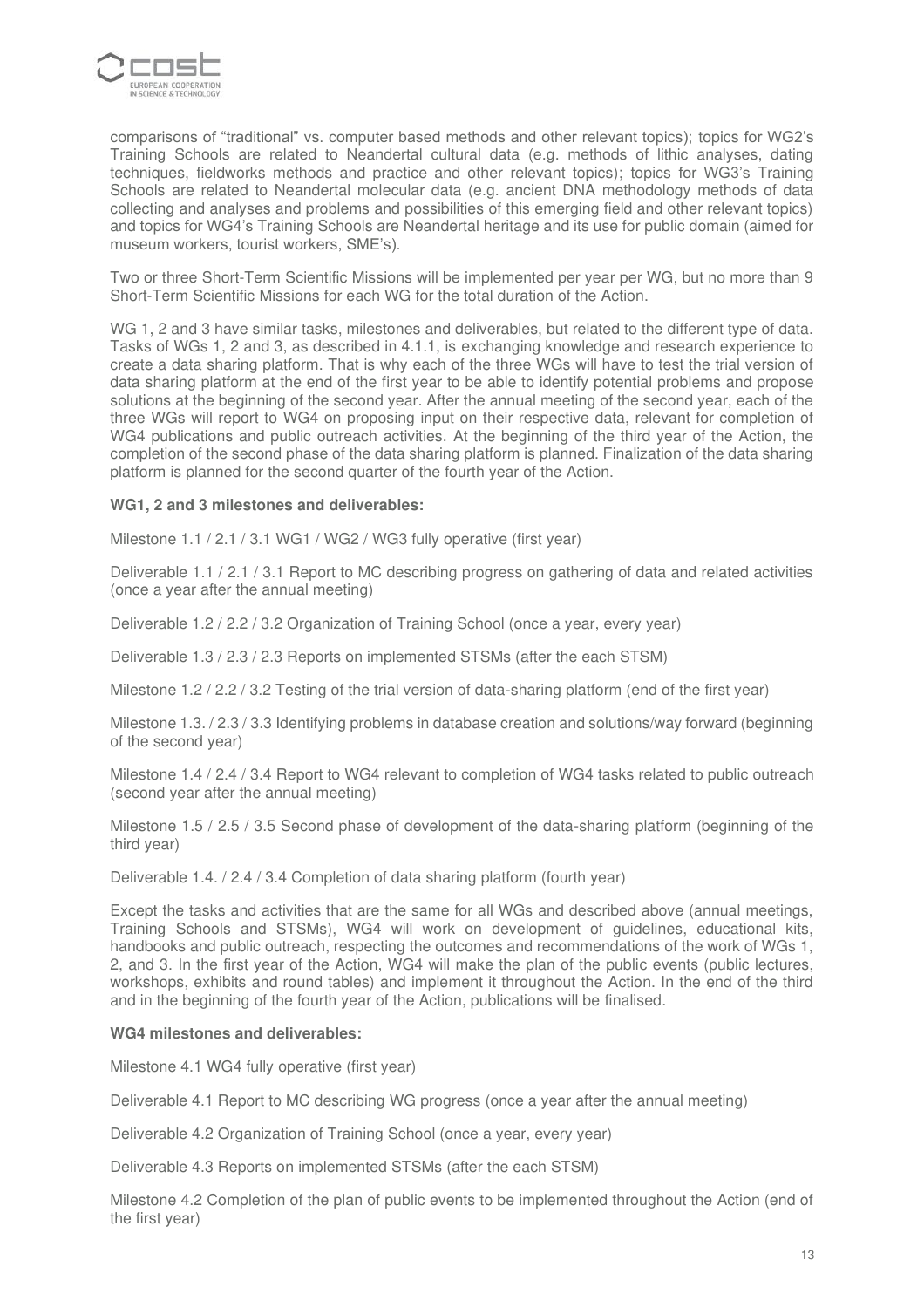

Milestone 4.3 Completion of the plan and consensus on content of public-oriented package (beginning of the third year)

Deliverable 4.4 Educational kit for elementary and secondary schools (third year)

Deliverable 4.5 Guidelines for best practices in heritage presentation, management of Neandertal heritage and creation of cultural itineraries at local, regional and national levels (fourth year)

Deliverable 4.6 Handbook of good practices in valorisation of Neandertal heritage in tourism (fourth year)

Deliverable 4.7 Organization of public events (exhibits, round tables, workshops) (every year)

### 4.1.3 RISK ANALYSIS AND CONTINGENCY PLANS

The main risks include failure to create an international, multidisciplinary network of scientists as defined in WG 1, WG 2, and WG 3. However, all steps have been taken to contact a group that will serve as Core Group and Management Committee throughout the iNEAL Action. One of the goals of the Action is to engage new scientists and participants (including scientists from different but related fields, such as geologists, palaeontologists, environmental scientists, early career investigators, museum curators, heritage management personnel, IT specialists, legislators, local government representatives and local community, all in their respective roles as defined by RCO 1 – RCO 3). As steps to engage all relevant stakeholders will be taken as a part of RCO objectives, and throughout the duration of the Action, risks are minimal. Major risk for goals defined in (RCO 3) is in lack of interested parties. To mitigate that risk, the Action will initiate a broad campaign to promote its goals across the stakeholder spectrum, ensuring a quality flow of information as well as dialogue between scientists and non-scientists. Methods involved will include informative and educational materials, media appearances, use of social media, public lectures and presentations, workshops, exhibitions, excursions and museum tours etc. Steps against this risk are defined in more detail in RCO 3 and WG 4 objectives, and in the 3.2.2 section of this document.

There is also a potential risk pertaining to idiosyncratic policies and mechanisms in which scholarly activities unfold in different European countries, potentially preventing a smooth and timely participation and delivery by each and every member in Action activities as defined in the Action timeline. Contingency measures will primarily consist of backup by substitute members and intensive exchange within and across WGs, with strict observance of regular reporting as the norm.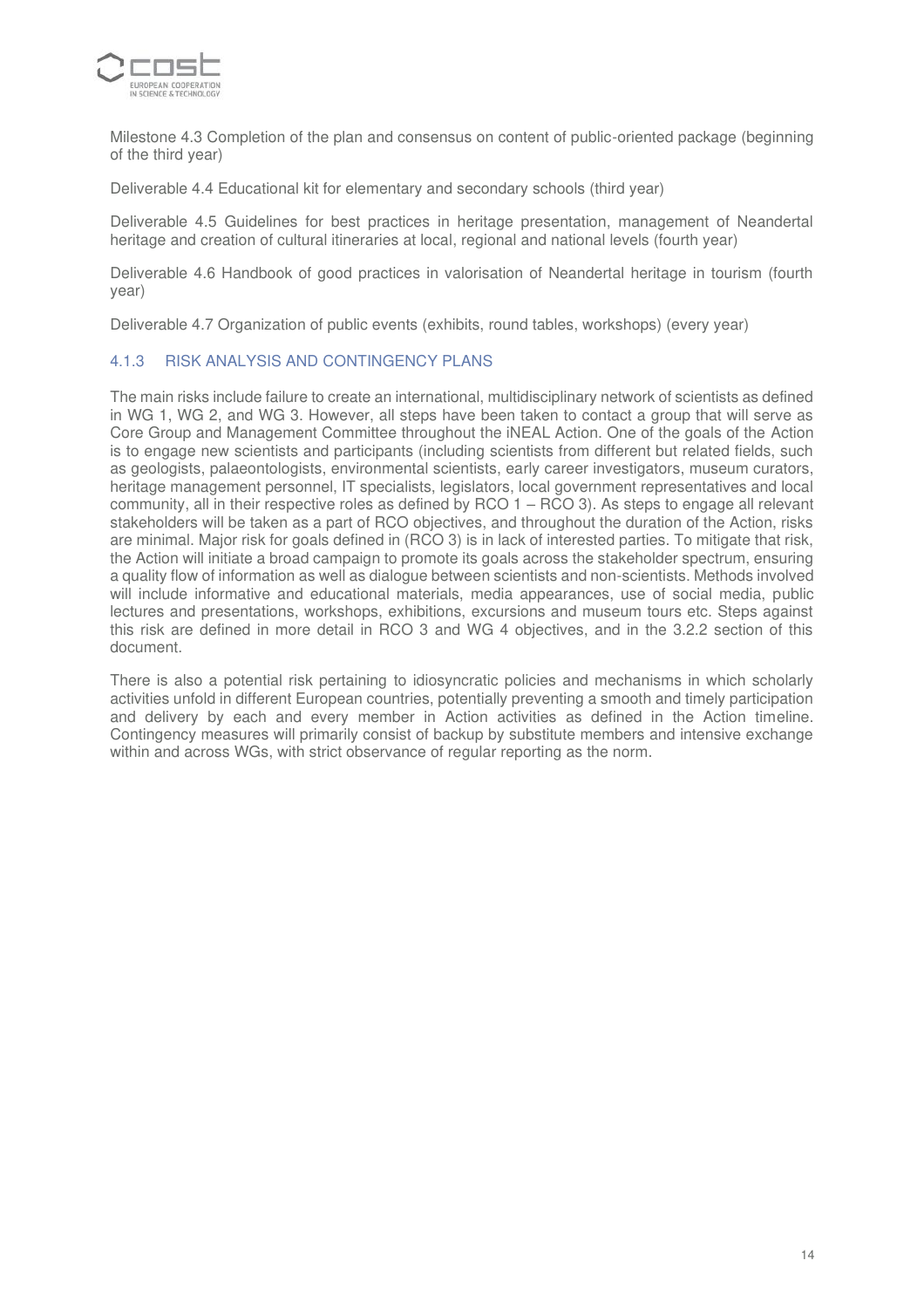

# 4.1.4 GANTT DIAGRAM

|                           |             | YEAR <sub>1</sub>          |                            |                  | YEAR <sub>2</sub> |         |                |                  | YEAR <sub>3</sub> |                   |                           |                  |                  | YEAR <sub>4</sub> |                |                   |
|---------------------------|-------------|----------------------------|----------------------------|------------------|-------------------|---------|----------------|------------------|-------------------|-------------------|---------------------------|------------------|------------------|-------------------|----------------|-------------------|
| Web site                  | $\times$    |                            |                            |                  |                   |         |                |                  |                   |                   |                           |                  |                  |                   |                |                   |
| Kick off meeting          | $\mathbf 0$ |                            |                            |                  |                   |         |                |                  |                   |                   |                           |                  |                  |                   |                |                   |
| MC meeting                |             | $\circ$                    |                            |                  |                   | $\circ$ |                |                  |                   | $\circ$           |                           |                  |                  | $\circ$           |                | ö                 |
| Core Group meeting        |             | $\circ$                    | $\ddot{\circ}$             |                  |                   | $\circ$ | $\ddot{\circ}$ |                  |                   | $\circ$           | $\ddot{\circ}$            |                  |                  | $\circ$           |                | $\circ$           |
| <b>Working Group 1</b>    |             |                            |                            |                  |                   |         |                |                  |                   |                   |                           |                  |                  |                   |                |                   |
| WG1 meeting               |             | OD1.1<br>M1.1              |                            |                  |                   | OD1.1   |                |                  |                   | O D1.1            |                           |                  |                  | Q <sub>D1.1</sub> |                |                   |
| <b>Training School</b>    |             |                            | $\bullet$ D1.2             |                  |                   |         | •01.2          |                  |                   |                   | $\bullet$ <sub>D1.2</sub> |                  |                  |                   | $\bullet$ D1.2 |                   |
| <b>STSM</b>               |             |                            |                            | D <sub>1.3</sub> |                   |         |                | D1.3             |                   |                   |                           | D <sub>1.3</sub> |                  |                   |                | D1.3              |
| Data sharing platform     |             |                            |                            | M1.2             | M1.3              | M1.4    |                |                  | M1.5              |                   |                           |                  |                  |                   | D1.4           |                   |
| <b>Working Group 2</b>    |             |                            |                            |                  |                   |         |                |                  |                   |                   |                           |                  |                  |                   |                |                   |
| WG2 meeting               |             | O <sub>D2.1</sub><br>M2.1  |                            |                  |                   | OD2.1   |                |                  |                   | O <sub>D2.1</sub> |                           |                  |                  | O <sub>D2.1</sub> |                |                   |
| <b>Training School</b>    |             |                            | $\bullet$ D <sub>2.2</sub> |                  |                   |         | OD2.2          |                  |                   |                   | CD2.2                     |                  |                  |                   | CD2.2          |                   |
| <b>STSM</b>               |             |                            |                            | D2.3             |                   |         |                | D <sub>2.3</sub> |                   |                   |                           | D2.3             |                  |                   |                | D2.3              |
| Data sharing platform     |             |                            |                            | M <sub>2.2</sub> | M <sub>2.3</sub>  | M2.4    |                |                  | M2.5              |                   |                           |                  |                  |                   | D2.4           |                   |
| <b>Working Group 3</b>    |             |                            |                            |                  |                   |         |                |                  |                   |                   |                           |                  |                  |                   |                |                   |
| WG3 meeting               |             | O <sub>D3.1</sub><br>M3.1  |                            |                  |                   | OD3.1   |                |                  |                   | O <sub>D3.1</sub> |                           |                  |                  | O D3.1            |                |                   |
| <b>Training School</b>    |             |                            | $\bullet$ D3.2             |                  |                   |         | CD3.2          |                  |                   |                   | CD3.2                     |                  |                  |                   | CD3.2          |                   |
| <b>STSM</b>               |             |                            |                            | D3.3             |                   |         |                | D3.3             |                   |                   |                           | D3.3             |                  |                   |                | D <sub>3</sub> .3 |
| Data sharing platform     |             |                            |                            | M3.2 M3.3        |                   | M3.4    |                |                  | M3.5              |                   |                           |                  |                  |                   | D3.4           |                   |
| <b>Working Group 4</b>    |             |                            |                            |                  |                   |         |                |                  |                   |                   |                           |                  |                  |                   |                |                   |
| WG4 meeting               |             | O D <sub>4.1</sub><br>M4.1 |                            |                  |                   | OD4.1   |                |                  |                   | O D4.1            |                           |                  |                  | O D4.1            |                |                   |
| <b>Training School</b>    |             |                            | $\bullet$ D4.2             |                  |                   |         | $\bullet$ D4.2 |                  |                   |                   | OD4.2                     |                  |                  |                   | $\bullet$ D4.2 |                   |
| <b>STSM</b>               |             |                            |                            | D4.3             |                   |         |                | D <sub>4</sub> 3 |                   |                   |                           | D <sub>4.3</sub> |                  |                   |                | D <sub>4</sub> .3 |
| Guidelines - heritage     |             |                            |                            |                  |                   |         |                |                  | MA3               |                   |                           |                  | D <sub>4.5</sub> |                   |                |                   |
| Educational kit - schools |             |                            |                            |                  |                   |         |                |                  | M4.3              |                   | D4.4                      |                  |                  |                   |                |                   |
| Handbook - valorisation   |             |                            |                            |                  |                   |         |                |                  | M4.3              |                   |                           |                  |                  |                   | D4.6           |                   |
| Public events (D4.7)      |             |                            |                            | M 4.2            |                   |         |                |                  |                   |                   |                           |                  |                  |                   |                |                   |
| <b>Public lectures</b>    |             |                            |                            | $^{\circ}$       |                   |         |                | $\circledR$      |                   |                   |                           | (9)              |                  |                   |                | $^{\circ}$        |
| Workshops                 |             |                            |                            |                  |                   |         |                | $\Box$           |                   |                   |                           |                  |                  |                   |                | $\Box$            |
| Exhibits                  |             |                            |                            |                  |                   |         |                |                  |                   |                   |                           | e                |                  | $\overline{e}$    |                |                   |
| Round tables              |             |                            |                            |                  |                   |         |                |                  |                   |                   |                           |                  |                  |                   |                | $\bigcap$         |

Web site

 $\frac{\times}{\Diamond}$ ◊ Kick off meeting

MC meetings, Core Group meetings and WG meetings organized at the same event

MC meeting and Core Group meetings organized electronically or via teleconference

●Training Schools

℗ Public lectures

○

□ Workshops  $\bigcirc$  Round tables

 $\begin{matrix} 1 \\ 2 \\ 3 \end{matrix}$  Round to Round to Round to Round to  $\begin{matrix} 1 \\ 2 \\ 3 \end{matrix}$